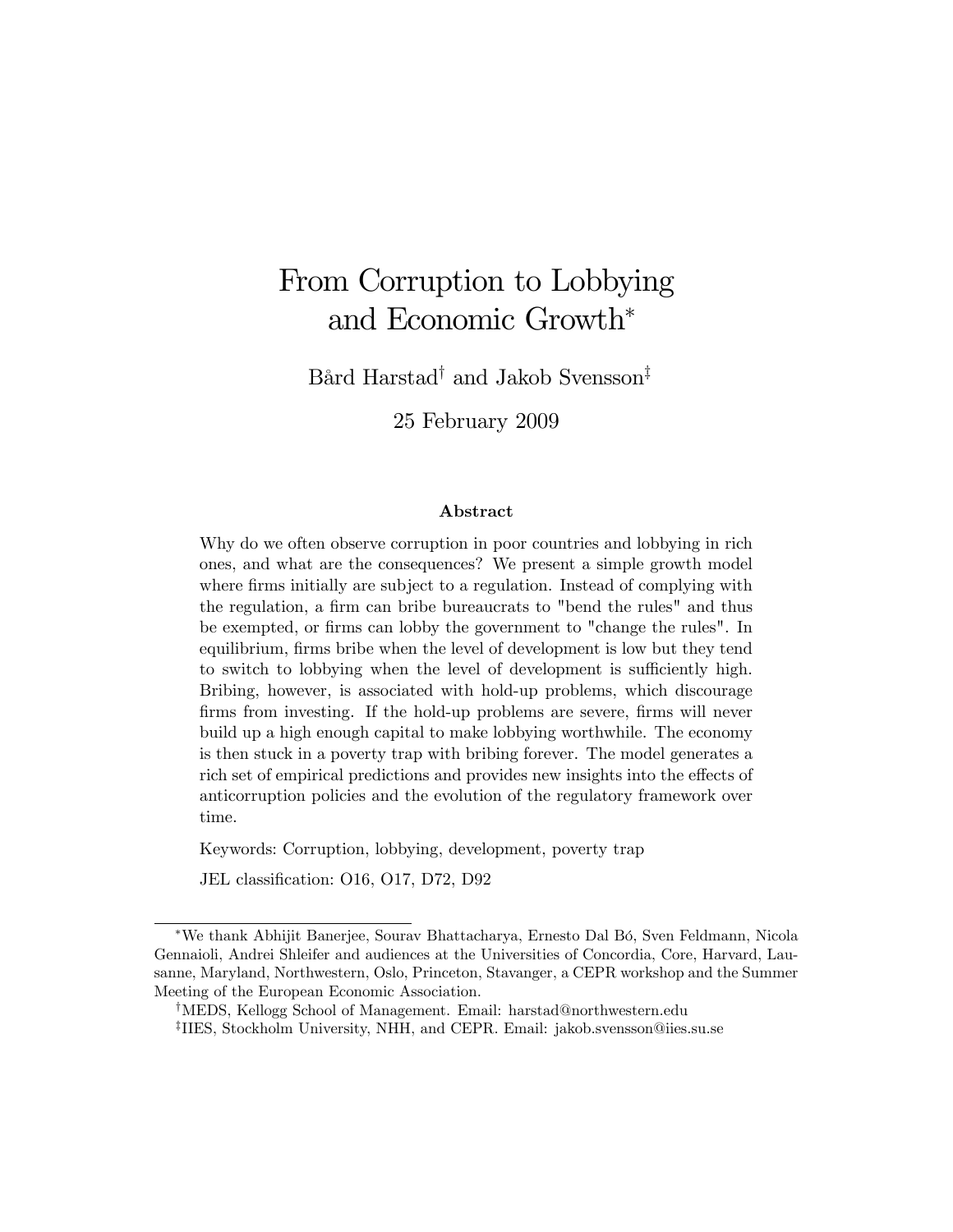In India, as elsewhere in the developing world, the old business of corruption is meeting a new rival: the Washington-style business of persuasion [International Herald Tribune, May 31, 2006]

# 1. Introduction

Lobbying and corruption have been the subject of tremendous public interest and research. Somewhat surprisingly, however, these two means of influencing the regulatory environment have either been studied separately or viewed as basically being the same thing.<sup>1</sup> The question why firms choose to lobby or bribe, and the consequences of this choice, largely remain unanswered. In this paper, we try to shed some light on the issue.

We define lobbying, taking the form of campaign contributions or influencebuying through other means, as an activity that aims at changing existing rules or policies, while we view bribing as an attempt to bend or get around existing rules or policies. The analysis contrasts these two means of influencing politics. We use the labels "lobbying" and "bribing" for convenience and not because they are perfect definitions for the two rent-seeking activities we study.

While there is little comprehensive data on the extent of lobbying across countries (subjective cross-country data on corruption is available though), a common perception is that Örms in developing countries are more likely to pay bribes to get around regulatory constraints, while Örms in developed countries are more prone to lobby the government to change rules that have an adverse affect on them. There is also suggestive evidence, both across and within countries, that the extent of lobbying increases with income and that lobbying and corruption are substitutes.<sup>2</sup> What can account for this difference between developed and developing countries and the variation in influence-seeking activities between firms/sectors in a give country? Should we expect an evolution from bribing to lobbying, as the above quotation suggests, or can countries/sectors get trapped in a long-lasting bribing equilibrium?

Bribing and lobbying are perceived to differ in several dimensions. First, lobbying is a legal and regulated activity in many countries, while bribing is not.

<sup>&</sup>lt;sup>1</sup>For example Coate and Morris (1999), building on Grossman and Helpman's (1994) lobbying model, interpret lobbying as a bribe.

 $2$ On corruption and income, see the review in Svensson (2005). Preliminary firm-level results on bribing and lobbying (conditional on income) are discussed in Campos and Giovannoni (2006) and Bennedsen et al. (2007). See also our discussion in Section 7.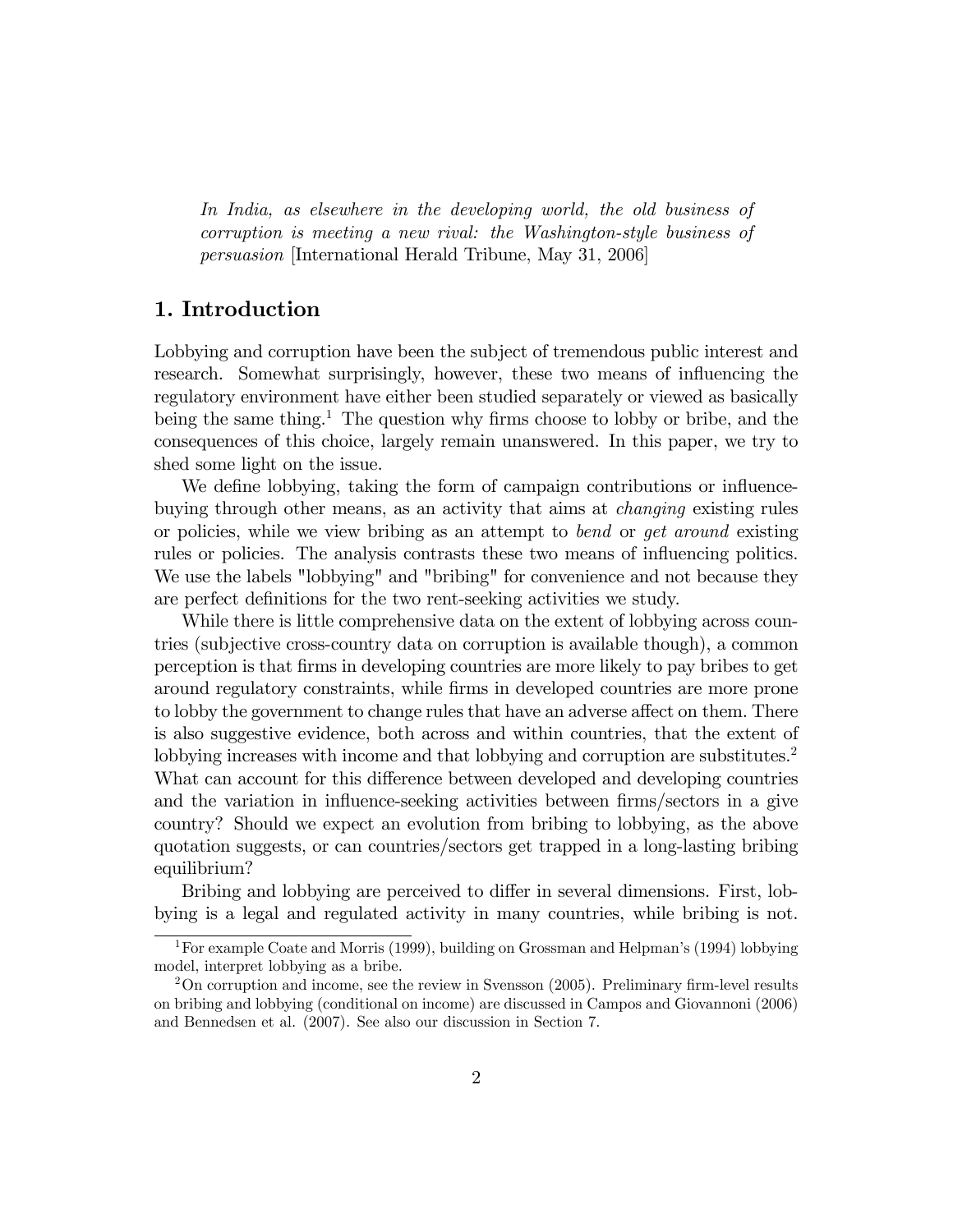Second, a change in the rule as a result of lobbying often affects all firms, while the return to bribing is more firm specific. Third, a government that ponders a change in the rule might have quite different concerns than a bureaucrat considering a bribe. Our model captures all these differences. However, possibly the most important difference, and the driving assumption in the model, is that bending the rules is only temporary. Bureaucrats can seldom commit not to ask for bribes in the future, since corrupt deals are not enforceable in courts and since firms deal with different officials over time. A legislative change, on the other hand, alters the status-quo and its effect is therefore likely to be more long-lasting.<sup>3</sup> Although policies and politicians also change over time, our key assumption is that changing the rules is long-lasting relative to bending them.

We study a simple growth model where firms are initially subject to a regulation. For example, a license is required to import essential inputs or the inputs are subject to a tariff. Instead of complying with the regulation, a firm can either bribe the official to "bend the rules" and be exempt from the regulation, or the firms can collectively lobby the government to change or relax the requirements. In addition, each firm decides how much to invest in capital.

In this setting, we show that firms are most likely to bribe when their level of capital is small. The equilibrium bribe, however, increases in a firm's level of capital, partly because its willingness to pay increases. As the bureaucrat cannot commit to not raise the necessary bribes after the firm has invested, at some point, the bribes are so high that the firms prefer to instead to lobby for deregulation. After the rule is relaxed, there is no need to comply or negotiate with the bureaucrat, so in essence, the bureaucrats price themselves out of the market. On the other hand, the Örms anticipate the hold-up problem and the larger bribes that follow its investments.<sup>4</sup> This reduces the incentives to invest, and the economy may get stuck in a poverty-trap with extensive bribing forever. The conditions for when such poverty traps arise depend on a number of parameters, generating a rich set of empirical predictions.

The analysis provides new insights into how policies affect corruption. For example, tough penalties on corruption make firms more likely to lobby instead of

<sup>&</sup>lt;sup>3</sup>Intuitively, a status-quo bias arises in politics if, for example, there are several pivotal legislators, and that one of these are reluctant to re-introduce the rule, once it is relaxed. Empirical support for this assumption is discussed in Section 7, while Section 6.3 discusses how this assumption could be relaxed. Coate and Morris (1999) discuss theories on policy persistence.

<sup>4</sup>Olken and Barron (2007) provide evidence consistent with hold-up problems in corrupt markets.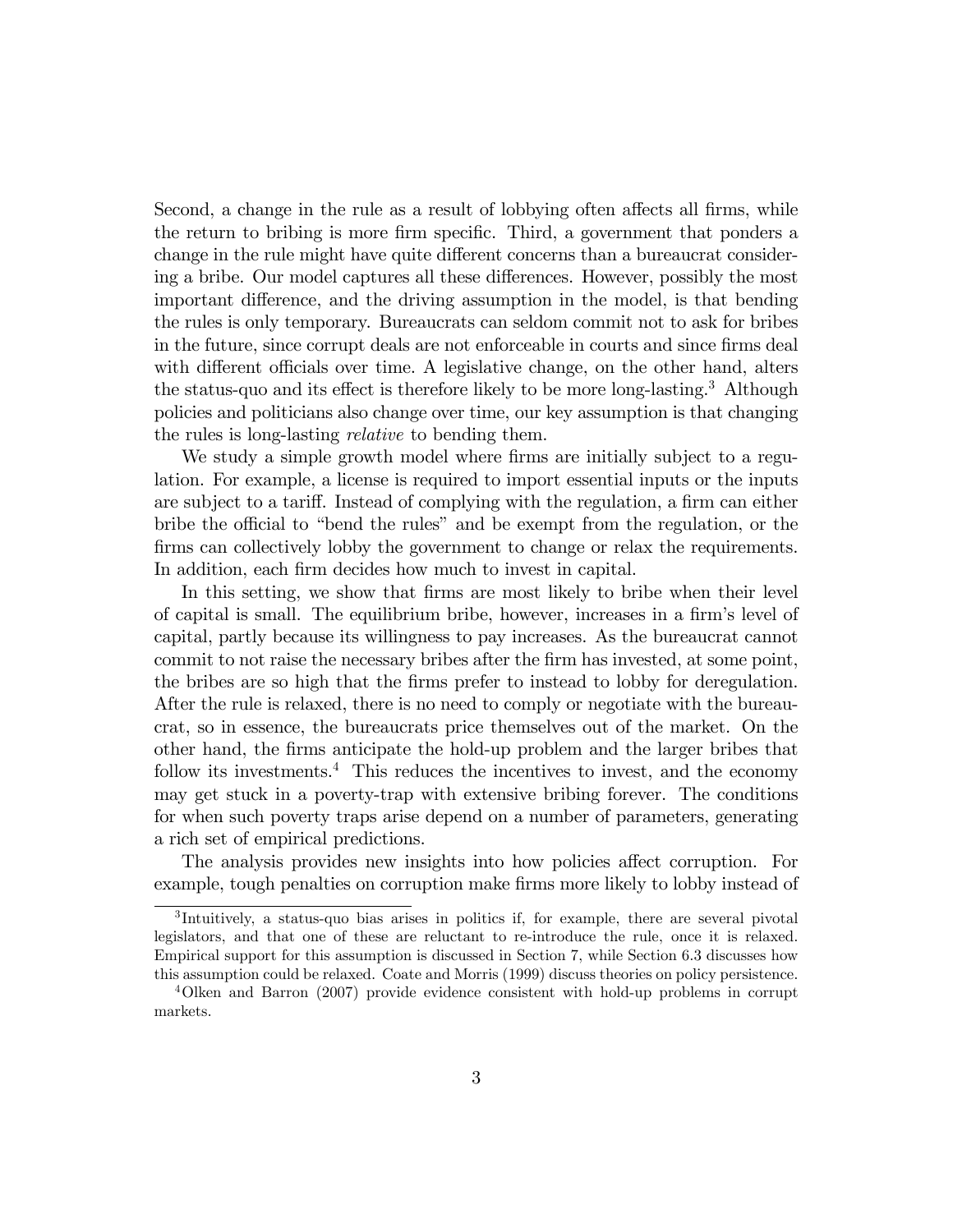bribe - conditional on the stage of development - but they also increase the bribes a firm must pay, and the incentives to invest are accordingly reduced. Thus, tough penalties can make the poverty trap more likely. We show that equilibrium (and optimal) penalties increase in the level of development and that they depend on whether the regulation is intended to internalize externalities or rather generate revenues for the government.

Our main predictions receive broad support from existing data on corruption and lobbying across countries and sectors. The model predicts that corruption (lobbying) should be more prevalent in poorer (richer) countries  $-$  a result consistent with a large cross-country literature on corruption and a smaller one on lobbying. Specifically, our model predicts an inverted U-shape relationship between capital and the amount of bribes, a finding that also matches the evidence (see further Section 7). More broadly, our theory suggests that the hold-up problem is less severe if governments or bureaucrats can commit. With a coordinated bureaucracy, therefore, high growth and bribery can coexist, as some suggest to be the situation in current China.

Modern research on the economics of corruption began with Rose-Ackerman (1975, 1978). Following Becker and Stigler (1974), the early literature studied corruption primarily within a principal (government) agent (public official) framework. As do Shleifer and Vishny (1993), we take the principal-agent problem as given and instead focus on the consequences of corruption for resource allocation. As in Choi and Thum (2004), we study the effects of repeated extortion, but our focus is primarily on firms' behavior, rather than that of bureaucrats.<sup>5</sup>

The literature on lobbying is reviewed by Austen-Smith (1997) and Grossman and Helpman (2002). Starting with the issue of interest group formation (Olson, 1965), the recent literature looks at how lobbying influences policy choices in an environment with competing interests. Lobbying, often taking the form of strategic provision of information or campaign contributions, can either ináuence policy makersí positions and actions or help preferred candidates win elections. As argued by Grossman and Helpman (2002), the degree to which an industry can influence policy depends on the strength of its political organization and various industry characteristics. We follow this framework, although our formalization may be considered a short-cut for various types of lobbying.

Given the large literature on both corruption and lobbying, it is surprising that the intersection is almost empty. Lambsdorff  $(2002)$  surveys the literature on rent seeking and argues that, traditionally, it takes corruption to be less wasteful than

<sup>&</sup>lt;sup>5</sup>The literature on corruption is reviewed in Bardhan  $(1997)$  and Svensson  $(2005)$ .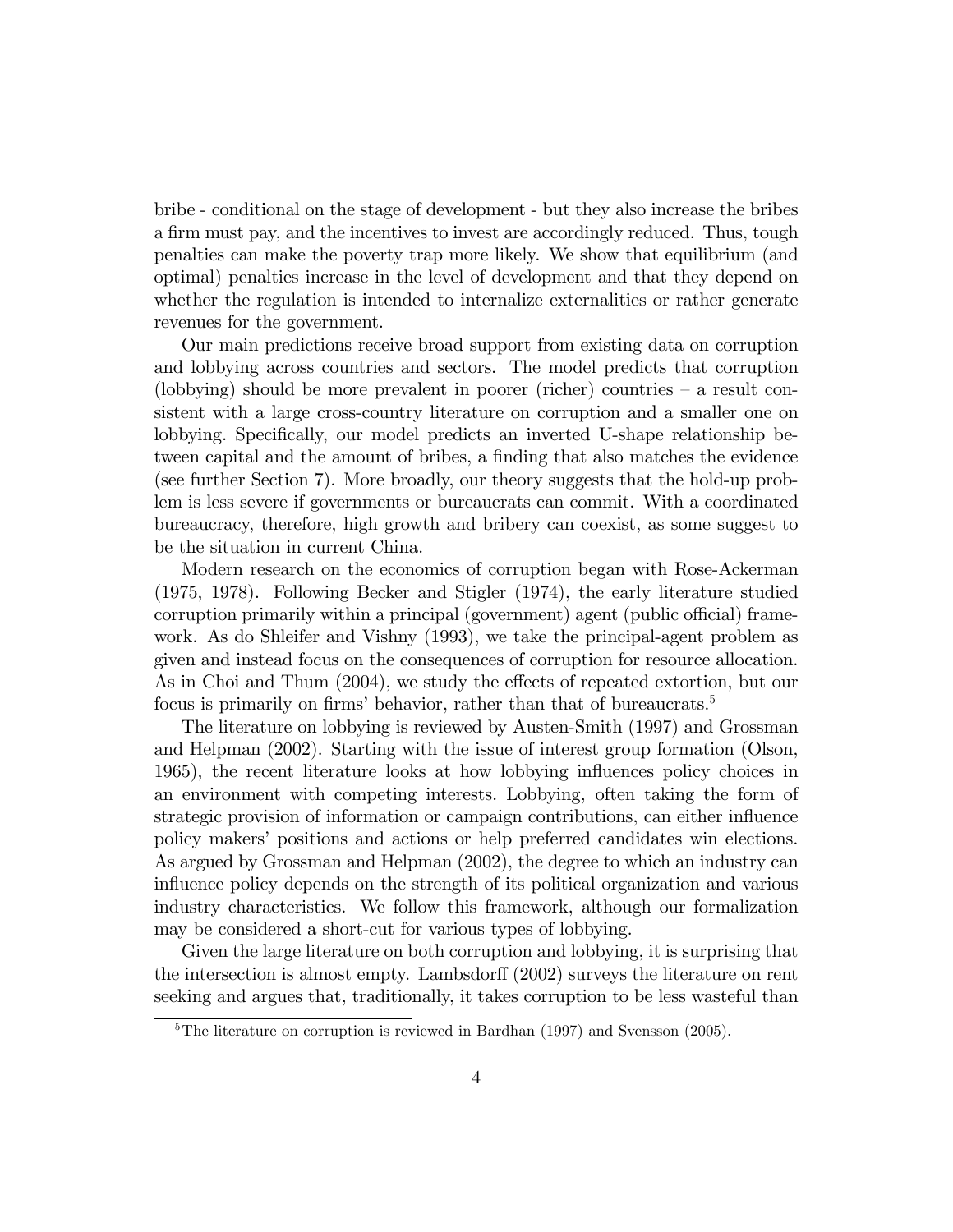lobbying because bribes are pure transfers. Dal B<sub>O</sub> et al. (2006) study alternative means of extortions (bribing vs. punishing), while others compare various types of lobbying: Bardhan and Mookherjee (1999, 2000) contrast lobbying to central vs. local governments, while Bennedsen and Feldmann (2006) compare campaign contributions to informational lobbying. To our knowledge, this is the first study comparing bribing and lobbying in a dynamic framework.

The paper is organized as follows. The next section presents a simple model of bribing, lobbying and growth. Section 3.1 solves for the bribes, Section 3.2 solves for the lobbying equilibrium, and Section 3.3-3.4 compares the two and determines when firms prefer one rather than the other and the welfare implications of these choices. While Sections 2 and 3 assume that the government prefers firms to comply to the rule, Section 4 discusses "red tape" where the government benefits from the bribes paid as well as other extensions of the basic model. Section 5 endogenizes the penalty on corruption, and finds that this is likely to increase with the level of development. In Section 6, we discuss how we could relax some of the simplifying assumptions and argue that the main findings would hold or be strengthened. Section 7 discusses the empirical predictions and Section 8 concludes.

# 2. A Model of Bribing, Lobbying and Growth

The model presented in this section is simple and quite stylized. This allows us to derive analytical results, and it makes it straightforward to extend and generalize the model in several directions in Sections 4 and 5. Robustness is discussed in Section 6.

#### 2.1. Players and Preferences

There are three sets of players in the model: The Örms, the bureaucrats, and the government. Utility is transferable, so that everyone cares equally about money.

A firm i's production function is given by  $f(k_{it}) = r k_{it}$ , where r is a productivity parameter, and  $k_{it}$  is firm is capital stock at time t. We let there be a large (infinite) number of identical firms, of measure one. This simplifies the analysis, but our results hold for any number of firms, as discussed in Section 6.4. There is no competition between the firms (competition is allowed for in Section 5.3). It is also straightforward to allow for heterogeneity between the firms (in e.g.  $r$ ),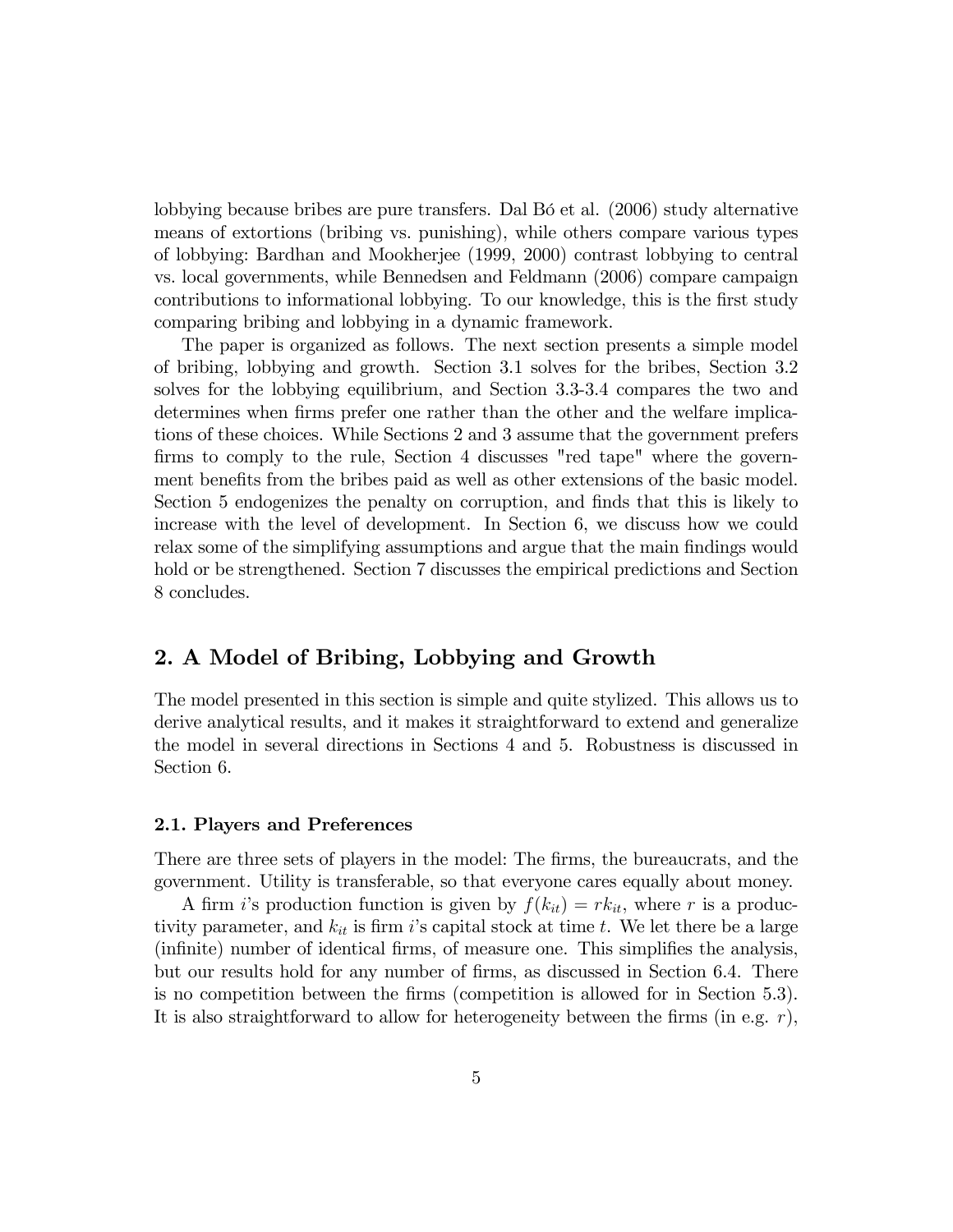but since that would not add any insight, we keep the model symmetric. Thus, in equilibrium,  $k_{it} = k_t$ , the average (and aggregate) level of capital. We therefore often drop the subscript  $(i)$  denoting firm i. In fact, we also frequently drop the subscript for time, whenever this is not misleading.

Assume each firm faces some regulation which it must overcome.<sup>6</sup> If it complies with the regulation, it costs  $c$  per unit of capital. The total cost of compliance,  $ck_i$ , is proportional to  $k_i$  because the regulation constrains production, which is proportional to  $k_i$ . This simple set-up, we believe, captures in a reduced form many types of regulations. For example, the rule could be interpreted as an industrial licensing requirement, where either input or output is subject to administrative approval, a tariff, or as an environmental regulation where firms are required to take costly action to curb pollution associated with production.

In this section we assume that the rule is in place because the government prefers the firms to comply (for instance because of environmental concerns).<sup>7</sup> If a firm i does not comply, the government's utility-loss is  $e$  per unit of capital, where the parameter e measures the externality of non-compliance. For this reason, the government certainly prefers to introduce regulation if there is none. The total externality  $ek_i$  is proportional to the size of the firm or, equivalently, the size of its production: The more the firm produces, the larger is the negative externality if it is not complying.

Also a bureaucrat may prefer that the firm complies. Specifically, we assume that a bureaucrat receives a utility-loss  $e_B$  per unit of capital if a firm does not comply. The bureaucrat and the government can of course have different preferences for compliance, so we allow  $e_B \neq e$ . Moreover, the interpretation of  $e_B$  can be very different from the interpretation of  $e$ . Consider the case of environmental regulation: A bureaucrat may not necessarily care about pollution, per se, but about being punished if the firm he is suppose to monitor does not comply. One can therefore interpret  $e_B$  as representing the expected penalty for the bureaucrat. If the actual penalty is x and the probability of being detected is  $\theta$ ,  $e_B = \theta x$ . The probability of being caught,  $\theta$ , may vary across bureaucrats as well as time, so let  $\theta$  be uniformly *i.i.d.* distributed over [0, 1].  $\theta$  can, alternatively, represent the individual stigma associated with being penalized for corruption. In either case, if bending the rules for firm i, a bureaucrat faces the cost  $\theta x k_i$ . This increases in

 $6$ As will become clear in Section 4.3, the government do benefit from introducing regulation at the beginning of the game.

<sup>7</sup>Section 4 discusses the "red tape" interpretation of regulation, where the rules are in place mainly to generate revenues for the government.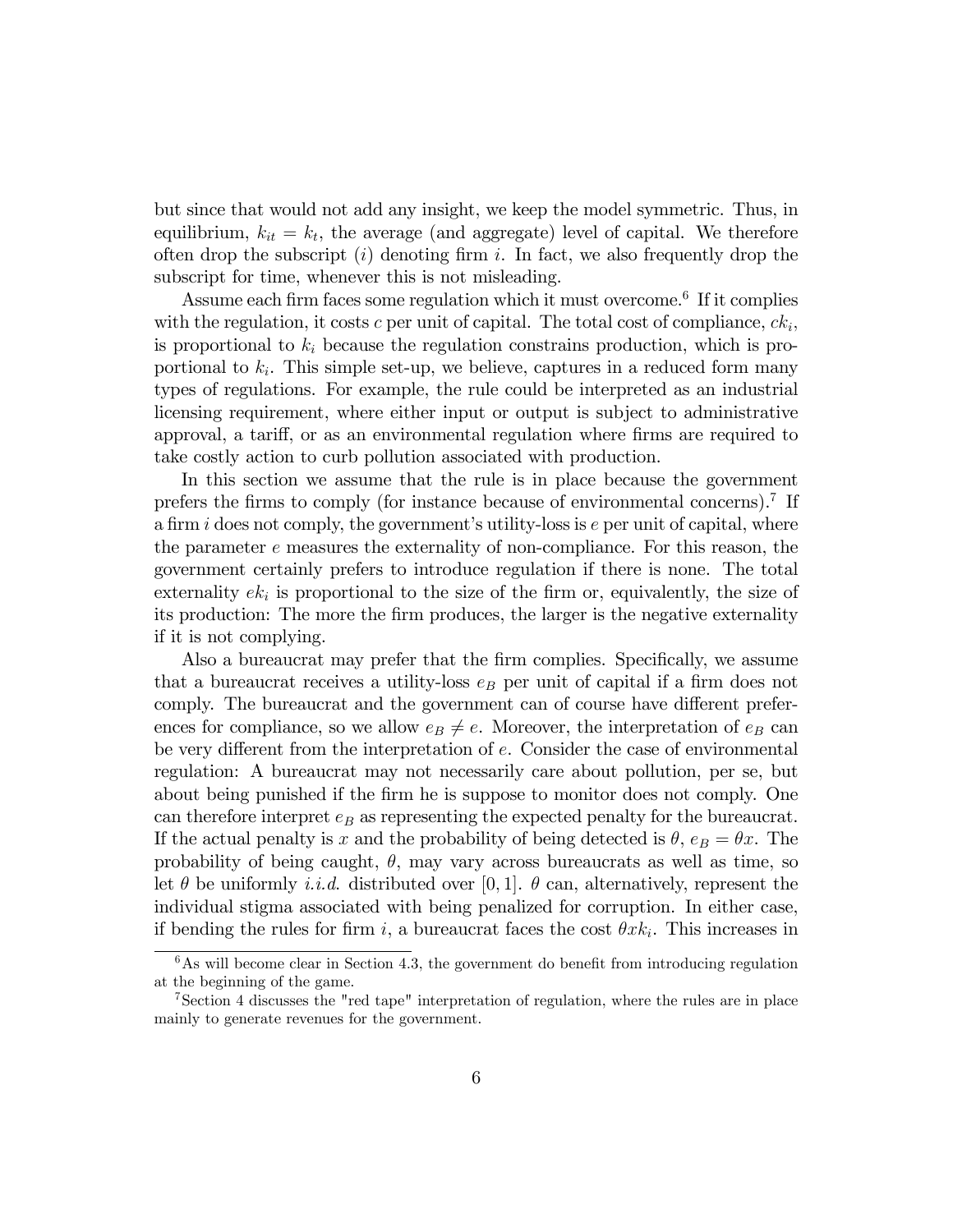$k_i$  because it is more likely that a large firm will be investigated, or because the penalty of such a large crime is larger. There is no need for private information in the model, so we let  $\theta$  be observed by the firm before it negotiates with the bureaucrat. Moreover, let  $c \in (0, x)$ , such that some bureaucrats (and firms) are corrupt, while other comply. The results below would be the same if firms were being penalized instead of (or in addition to) the bureaucrats. The results would also be similar if we allowed compliance costs to be randomly drawn each period, while  $\theta$  were fixed.

#### 2.2. Bribing

If a firm does not want to comply with the rules it has two alternatives. First, it may bribe the bureaucrat to "bend the rules". That is, a firm can pay a bribe  $B$ to the bureaucrat for letting the Örm proceed without complying with the regulation. The size of  $B$  is negotiated between the firm and the bureaucrat. We let the generalized Nash bargaining solution characterize the outcome of the negotiations, and the bureaucrat's relative bargaining power is  $\beta$ . Our key assumption is that the bureaucrat cannot commit to bend the rules also in the future; that remains to be negotiated at a later stage. This is quite reasonable, since bending the rules does not change the law, and a bureaucrat cannot write enforceable contracts stating that he will not monitor the Örm later. This may be related to our assumption that the firms deal with different bureaucrats over time, or that corruption is illegal.

#### 2.3. Lobbying

As an alternative to *bending* the rules, the firms may lobby the government to *change* them. Successful lobbying requires that the firms spend an amount  $L$ , compensating the government for the future utility-loss when no firms have to comply.<sup>8</sup> After the rule is relaxed, there is no need to comply or negotiate with the bureaucrat. Changing the rules benefit all firms, so they may share the cost of lobbying in equilibrium. In particular, we assume that  $L$ , and how this cost is shared among the firms, is negotiated between the government and the firms. Relying on the Nash bargaining solution again, the government's relative bargaining

<sup>8</sup>This is consistent with the menu-auction literature on lobbying (e.g. Grossman and Helpman, 1994).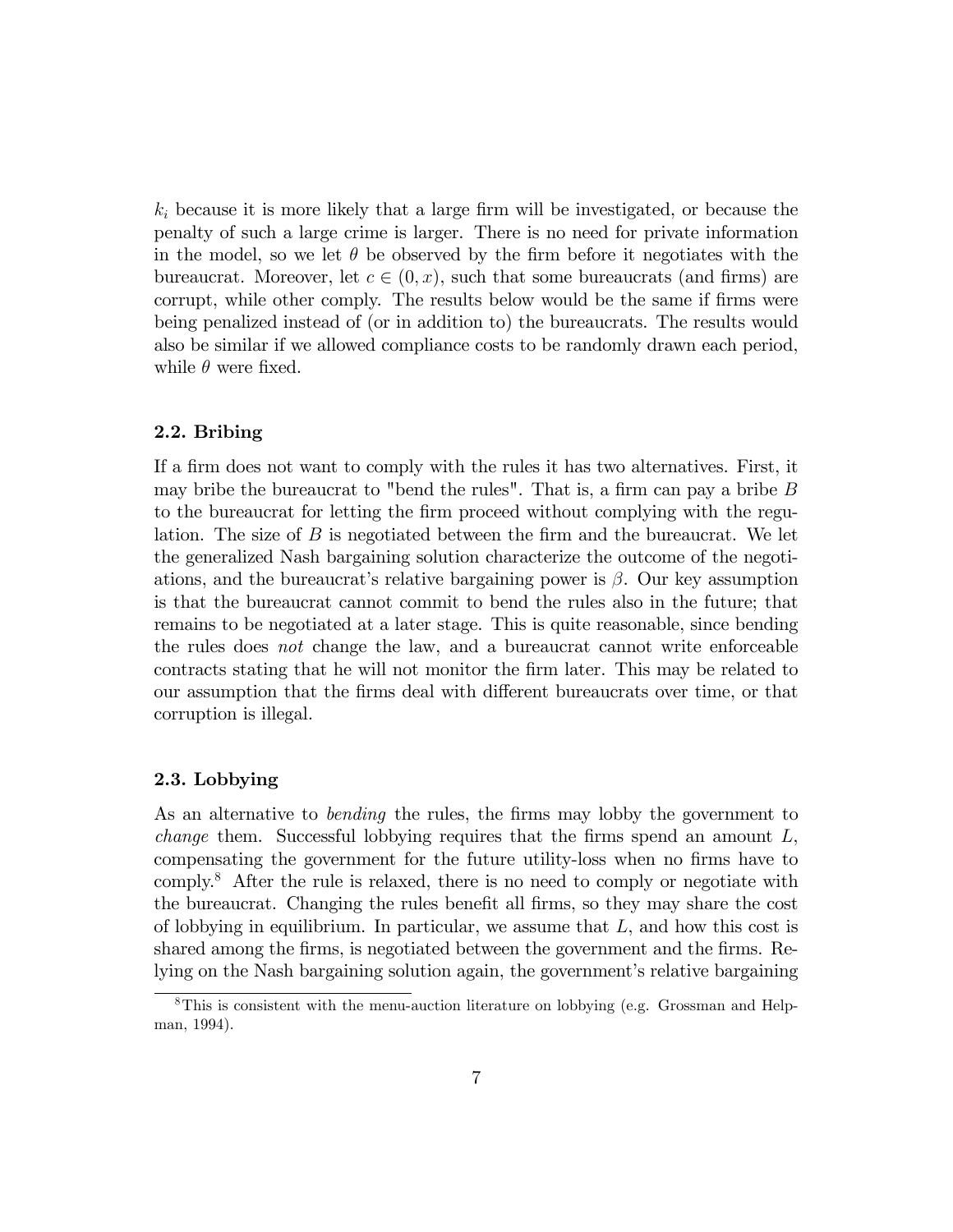power is  $\gamma$ , the sum of the firms' bargaining power is  $1 - \gamma$ , and every firm has the same bargaining power. If the firms had all the bargaining power, such that they could make a take-it-or-leave-it offer to the government, then  $\gamma \approx 0.^9$ 

In contrast to the case where the bureaucrat bends the rule, changing the rules affect the status quo. To simplify, we assume that if the rules are relaxed, they are relaxed forever. This is an extreme assumption, and Section 6.3 discusses how it can be relaxed: It is sufficient for our results that changing the rules has a more long-lasting effect than bending them. Notice that it is straightforward to endogenize this assumption: Simply assume that several legislators are pivotal when changing a law, e.g. because of a super-majority requirement, or because a proposal must pass two political chambers. If one of the pivotal legislators has preferences that are more aligned with the Örm, then she will never accept to re-introduce the rule (unless the firms lobbied for it).

#### 2.4. Economic Growth

In each period  $t$ , the timing is as follows. The firms collectively decide whether to lobby the government to change the rules. If they do, their contributions are determined in a bargaining game, where each firm (and the government) get their share of the total surplus generated by relaxing the rules. Since every firm (and the government) would thus like to maximize the total surplus, they all agree on when and whether to lobby.<sup>10</sup> If the firms end up not lobbying in this period, they proceed individually. Then, each firm observes the type of its bureaucrat and determines whether to negotiate with him. If the negotiation breaks down or is never initiated, the firm complies. As already mentioned, the firm faces a new bureaucrat every period, such that this sequence repeats itself at each time t.

The capital depreciates at rate  $d$ , but each firm may increase its stock of capital by investing  $I_t$  at cost  $zI_t^2/2$  at the beginning of each period:

$$
\dot{k}_t = I_t - dk_t. \tag{2.1}
$$

We normalize time such that  $k_0 = 0$  at  $t = 0$ . The discount rate,  $\delta$ , is the same for all agents. Although it is convenient to refer to "period  $t$ ", we let time

 $9$ Technically, the Nash bargaining solution is well defined only when the number of firms is finite. We take the limit of this solution, and assume this outcome characterizes the bargaining outcome.

 $10$ Thus, the results below would be identical if the government were the active part, deciding when (and whether) to negotiate with the firms.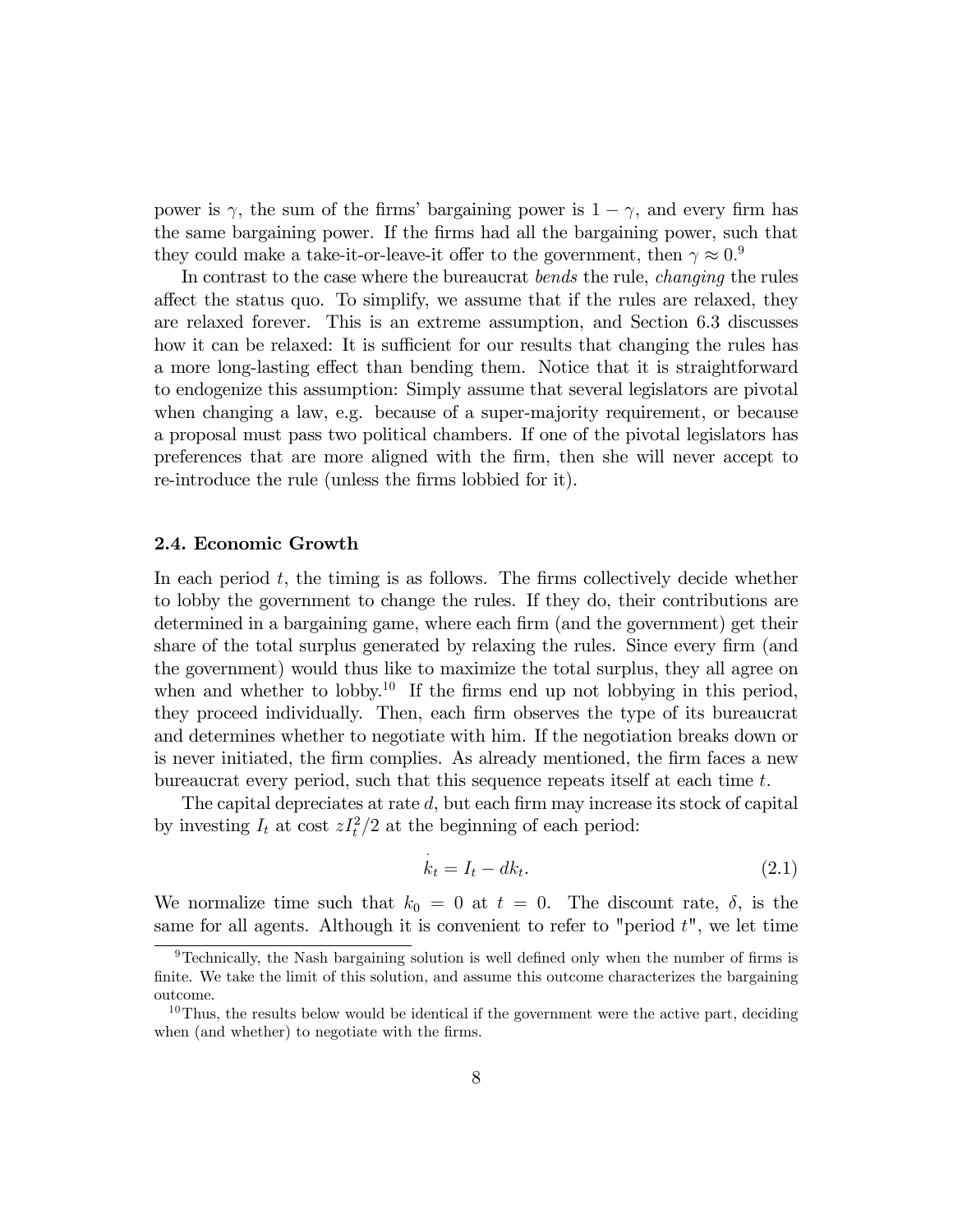be continuous in the model. This simplifies some of the calculations without affecting the results. Whether time should be discrete or continuous in the model is a matter of taste, and Section 6.5 discusses how the results would prevail if time were discrete.

# 3. From Bribing to Lobbying

This section derives the unique subgame perfect equilibrium in three steps. First, we solve for the bribes and the steady state investment levels. Second, we derive the individual cost of lobbying and the investment levels when lobbying is anticipated. Finally, we investigate when firms prefer to lobby rather than bribe. We conclude the section by discussing some welfare implications. All proofs are in the Appendix.

#### 3.1. Bribes and Investments

Before deciding whether to comply, a firm learns the type  $\theta \in [0, 1]$  of its current bureaucrat. If  $\theta x < c$ , the firm and the bureaucrat can both be better off if the firm pays a bribe  $B \in (\theta xk, ck)$  to the bureaucrat to circumvent the regulation. The size of the bribe is determined by negotiations between the firm and the bureaucrat. Relying on the generalized Nash bargaining solution, where  $\beta$  represents the bureaucrat's bargaining power, we can determine the equilibrium bribe:

$$
\max_{B} \left( B - e_j k \right)^{\beta} \left( ck - B \right)^{1 - \beta} \Rightarrow B = \beta ck + (1 - \beta)e_j k. \tag{3.1}
$$

The bribe increases in k for two reasons. First, a large k implies that the firm's cost of compliance is large, and it is thus willing to pay more to circumvent the rules. Second, the bureaucrat's cost of bending the rule is larger (e.g. because a large firm's failure to comply is more likely to be detected, or it is penalized more). For both reasons, large firms pay more bribes. Clearly,  $B$  is also increasing in  $c$ , the cost of compliance, since the bureaucrat can ask for accordingly higher bribes. This is particularly important if the bureaucrat's relative bargaining power,  $\beta$ , is large. Finally, notice that if  $\theta$  is large, then B is large because the firm must compensate the bureaucrat for the large expected penalty he is risking.

Since  $\theta$  is uniformly distributed on [0, 1], the probability that  $\theta x < c$  and the firm bribes is  $c/x$ , while it complies with probability  $1 - c/x$ . In other words, the larger is the cost of compliance, the more firms prefer to bribe instead of comply.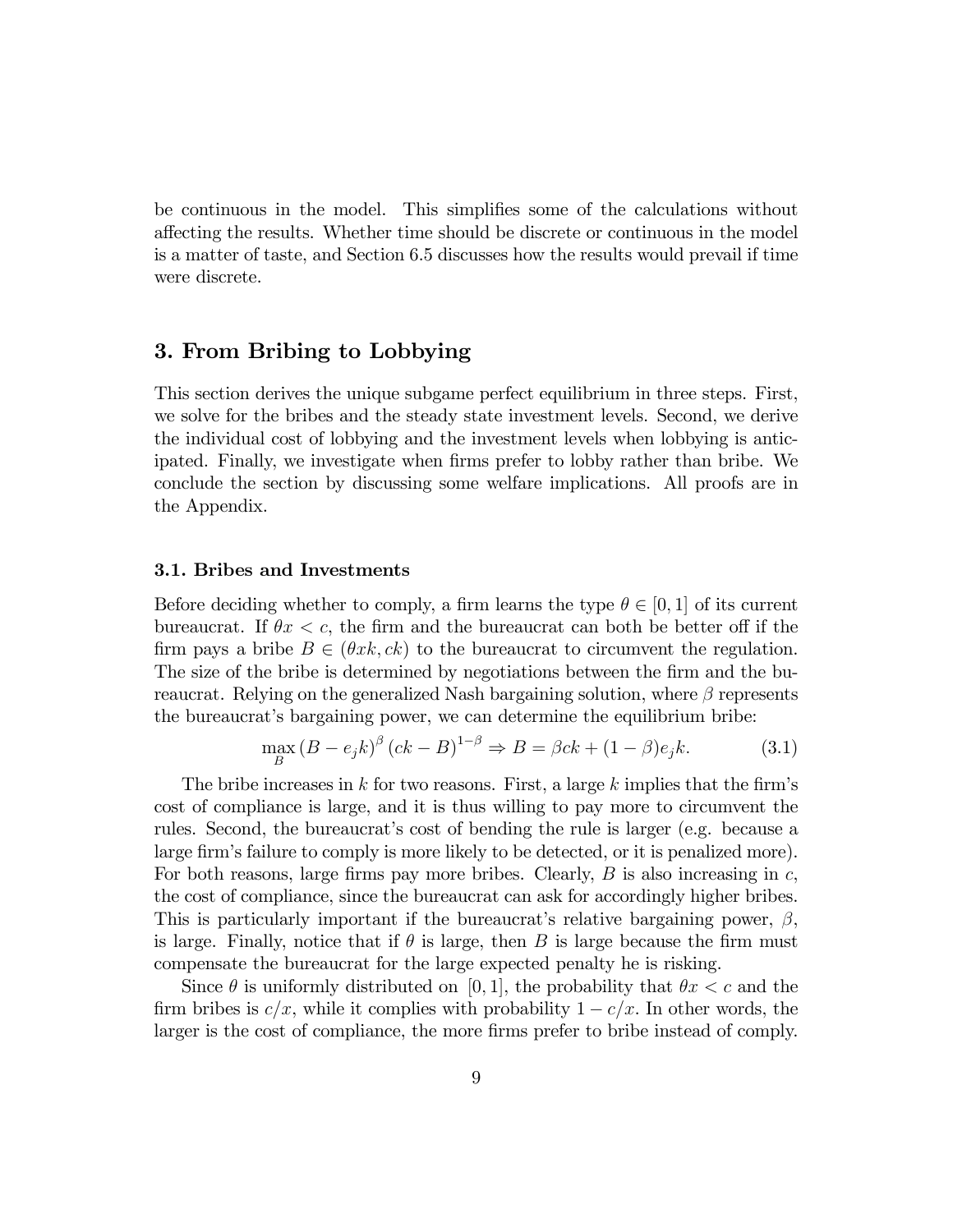**Proposition 1.** A fraction c/x of the firms bribe and the bribe B, given by  $(3.1)$ , increases in the capital stock  $(k)$ , the unit cost of compliance  $(c)$ , the bureaucrat's bargaining power  $(\beta)$ , the penalty for corruption  $(x)$ , and the individual probability of being caught  $(\theta)$ .

Before learning the bureaucrat's type, a firm's current expected profit can be written as

$$
rk - \text{E min}\{ck, B\} = (r - b)k, \text{ where}
$$

$$
b \equiv c(1 - (1 - \beta)c/2x). \tag{3.2}
$$

where  $b$ , the firm's expected cost of bribing or complying, increases in the unit cost of compliance  $(c)$ , the bureaucrat's bargaining power  $(\beta)$ , and the penalty if caught taking bribes  $(x)$ .

When a firm invests, it takes into account how investments affect profit, including the effect on the bribes. To solve for the equilibrium investments, consider, first, an equilibrium where bribing takes place forever. In such a steady state, each firm will at time  $t$  plan its investments in order to solve:

$$
\max_{I_{\tau}} \int_{t}^{\infty} \left( (r-b)k_{\tau} - \frac{z}{2}I_{\tau}^{2} \right) e^{-\delta(\tau-t)} d\tau \text{ s.t. } k_{t} \text{ and } (2.1).
$$
 (3.3)

**Proposition 2.** In a bribing equilibrium investment I, given by  $(3.4)$ , is decreasing in b, and thus in the cost of compliance  $(c)$ , the bureaucrat's bargaining power  $(\beta)$ , and the penalty if caught taking bribes  $(x)$ .

$$
I = \frac{r - b}{z (d + \delta)} = \frac{r - c (1 - (1 - \beta)c/2x)}{z (d + \delta)}.
$$
 (3.4)

The more capital the firm has, the higher the bribes will be. Thus, bribing leads to a typical hold-up problem, since the bureaucrat cannot commit to not ask for higher bribes in the future. This discourages the firm from investing. Since the equilibrium size of the bribes increases in  $c, x$  and  $\beta$ , investments do the opposite. Naturally, powerful bureaucrats  $(\beta \text{ large})$  extract more bribes which reduce the incentives to invest. Harsher penalties on corruption reduce growth as well, because the bureaucrats then demand higher bribes, worsening the hold-up problem. If c increases, both the cost of compliance and the bribes are larger, and investments decrease for both reasons.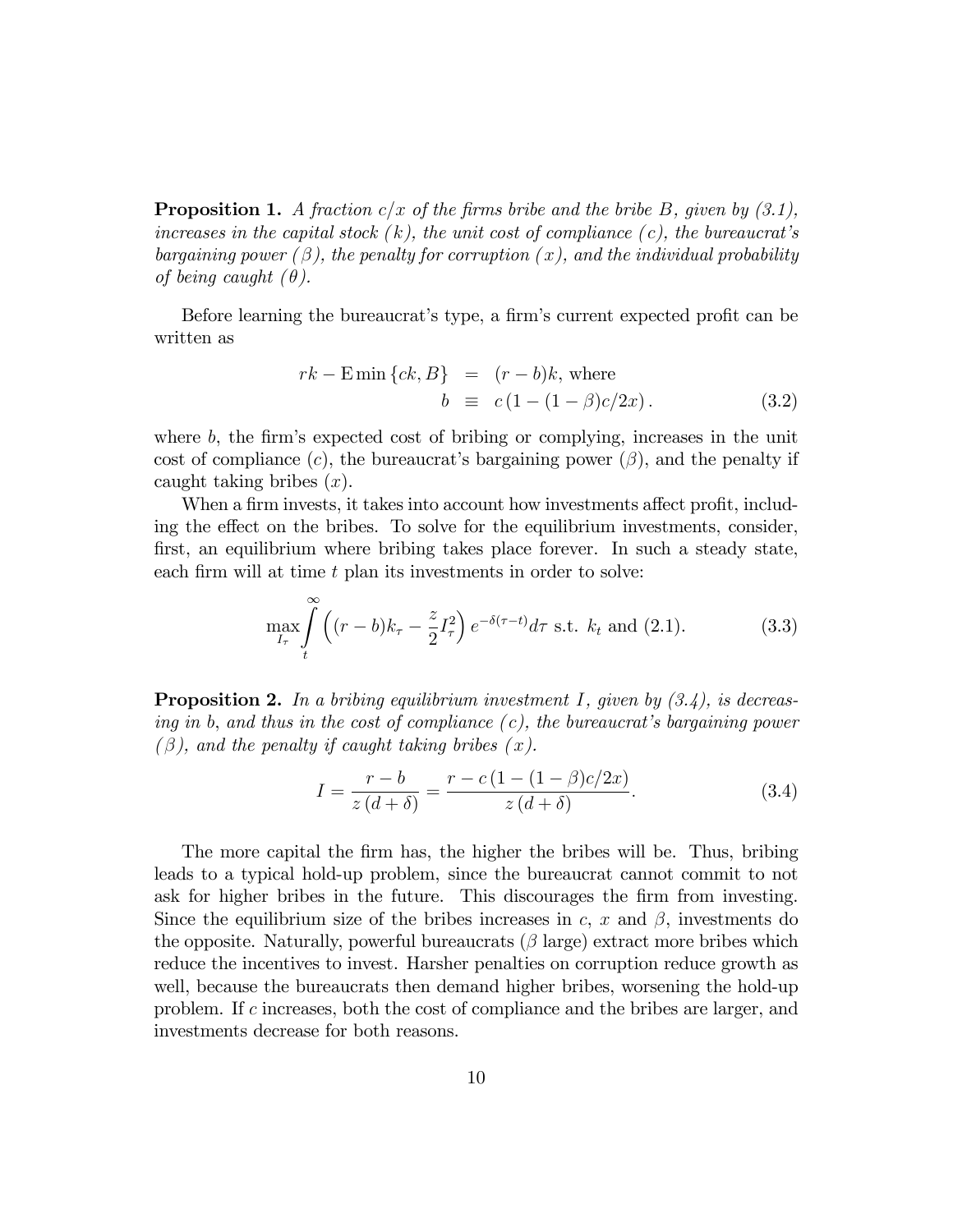#### 3.2. Lobbying and Investments

Having solved for the steady state investments above, it is easy to calculate a firm's present discounted value,  $V(k_{it}, b)$ , which depends on its current level of capital and, of course, the firm's expected loss due to compliance or bribing,  $b$ . If successful lobbying has taken place and the rules have been relaxed, the firm's investment decision is similar to  $(3.3)$  if just b is replaced by zero. Then, a firm's present discounted value is  $V(k_{it}, 0)$ . Whether the firms benefit from lobbying thus depends on a consideration of  $V(k_{it},b)$ ,  $V(k_{it},0)$  and the cost of lobbying, L.

Although the total cost of lobbying, L, depends on the total level of capital, k, there are many firms and each take L as given. However, even if L were given, firm *i*'s share of the cost,  $L_i$ , is the outcome of the bargaining game with the other firms. If the negotiations fail, the default is to bribe or comply. Since Proposition 1 states that larger Örms must pay more bribes, lobbying is better relative to bribing if i's level of capital,  $k_{it}$ , is large. The other firms can hold up i, then, and require i to contribute more to the lobbying. In the bargaining outcome,  $L_i$ is larger if  $V(k_{it}, b) - V(k_{it}, 0)$  is large, and this increases in  $k_{it}$ <sup>11</sup>

**Proposition 3.** Let the total cost of lobbying be L. Firm i's cost of lobbying increases in  $k_i$  and is given by  $(3.5)$ :

$$
L_i = \frac{b(k_i - k)}{d + \delta} + L, \text{ where}
$$
\n
$$
L = k \left( \frac{\gamma b + (1 - \gamma) e(1 - c/x)}{d + \delta} \right) + \left[ (1 - \gamma) \frac{re(1 - c/x) + bec/x}{z\delta (d + \delta)^2} \right].
$$
\n(3.5)

If a firm anticipates that lobbying will take place at some time  $T$  in the future, it realizes that the more it has invested up to then, the more it will have to contribute to lobbying in equilibrium. This discourages firms from investing. Thus, lobbying generates a hold-up problem, just like bribing. In fact, investment levels turn out to be the same at any time  $t < T$ , as they would be if bribing were to continue forever.<sup>12</sup> If lobbying has taken place, there is no need to comply or

 $11$ In the proof, we assume that the default is to continue to bribe forever, if the negotiations fail. The result would be identical if the default were instead to lobby in the next period in a discrete time model. In continuous time, it is not obvious how to model such a situation.

 $12$ Intuitively, the reason is that bribing is the default if the collective negotiations break down. With the Nash bargaining solution, each firm ends up with a payoff equal to its default payoff  $V(k_{it}, b)$  plus a fraction of the total surplus from lobbying. This fraction would be  $1/n$  if there were n firms. When  $n \to \infty$ , therefore, firm is payoff is simply  $V(k_{it}, b)$ , plus a constant which is independent of  $k_{it}$ . Thus, firm i invests as if it had to continue to bribe forever.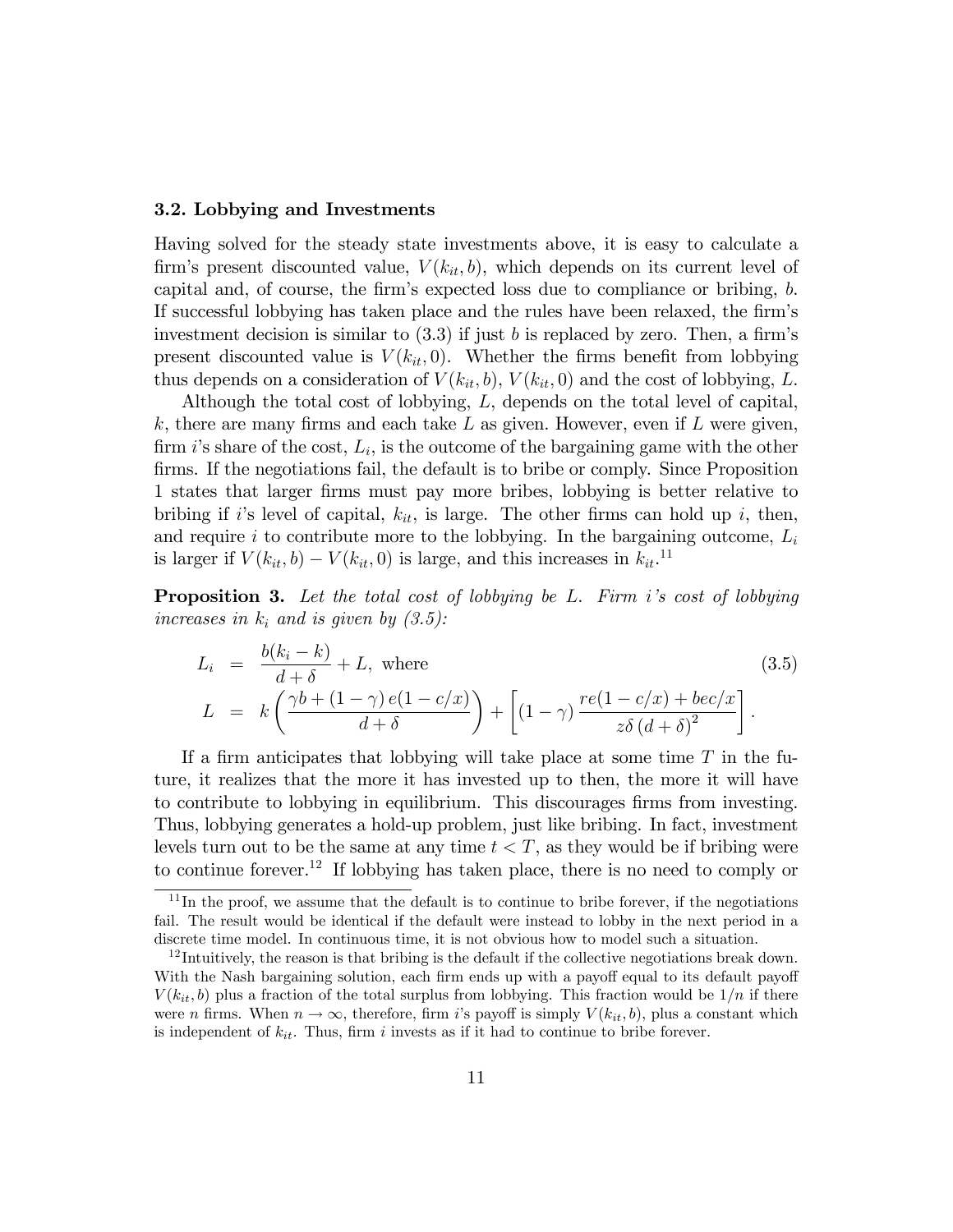bribe and the Örms choose to invest more.

Proposition 4. Suppose that, in equilibrium, lobbying replaces bribing at time T. (i) At any time  $t < T$ , each firm invests according to (3.4). (ii) At any time  $t > T$ , investments are higher and given by:

$$
I = \frac{r}{z\left(d+\delta\right)}.
$$

Note that there is no assumed collective action problem when it comes to the timing of lobbying. When using the Nash Bargaining Solution, the firms share equally the surplus from switching to lobbying, and they thus agree on whether and when to lobby. This would be true even if firms where heterogenous in equilibrium. On the other hand, the bargaining solution creates a hold-up problem, inducing the Örms to invest less prior to the negotiations. If there were only one firm, this effect would be absent but the main results would continue to hold (Section 6.4 discusses this further).

#### 3.3. From Bribing To Lobbying

Having derived the costs of bribing and lobbying, we can compare the two to determine what the firms do. When bargaining over whether to lobby, each firm (and the government) receive a share of the total surplus from relaxing the rules, and everyone will thus agree on when and whether to lobby rather than bribe.

**Proposition 5.** Suppose  $(3.6)$  holds. The firms prefer lobbying instead of bribing if and only if  $k > \overline{k}$ , given by (3.7). For a given k, (3.7) is more likely to hold if the externality (e) is small while the bureaucrat's bargaining power  $(\beta)$ , the unit cost of compliance (c), the rate of capital depreciation (d), the discount rate ( $\delta$ ), and the cost of investments  $(z)$  are large.

$$
(1+\beta)c^2/2x + (c-e)(1-c/x) > 0
$$
\n(3.6)

$$
k \ge \overline{k} \equiv \frac{b(e - b/2)}{[(1 + \beta)c^2/2x + (c - e)(1 - c/x)] (d + \delta)^2 z}.
$$
 (3.7)

Intuition: If  $k$  is small, the bribes are small and so is the firms' willingness to lobby. Moreover, the government anticipates that  $k$  is going to grow over time, particularly if it relaxes the rule. Such a large growth in  $k$  would increase the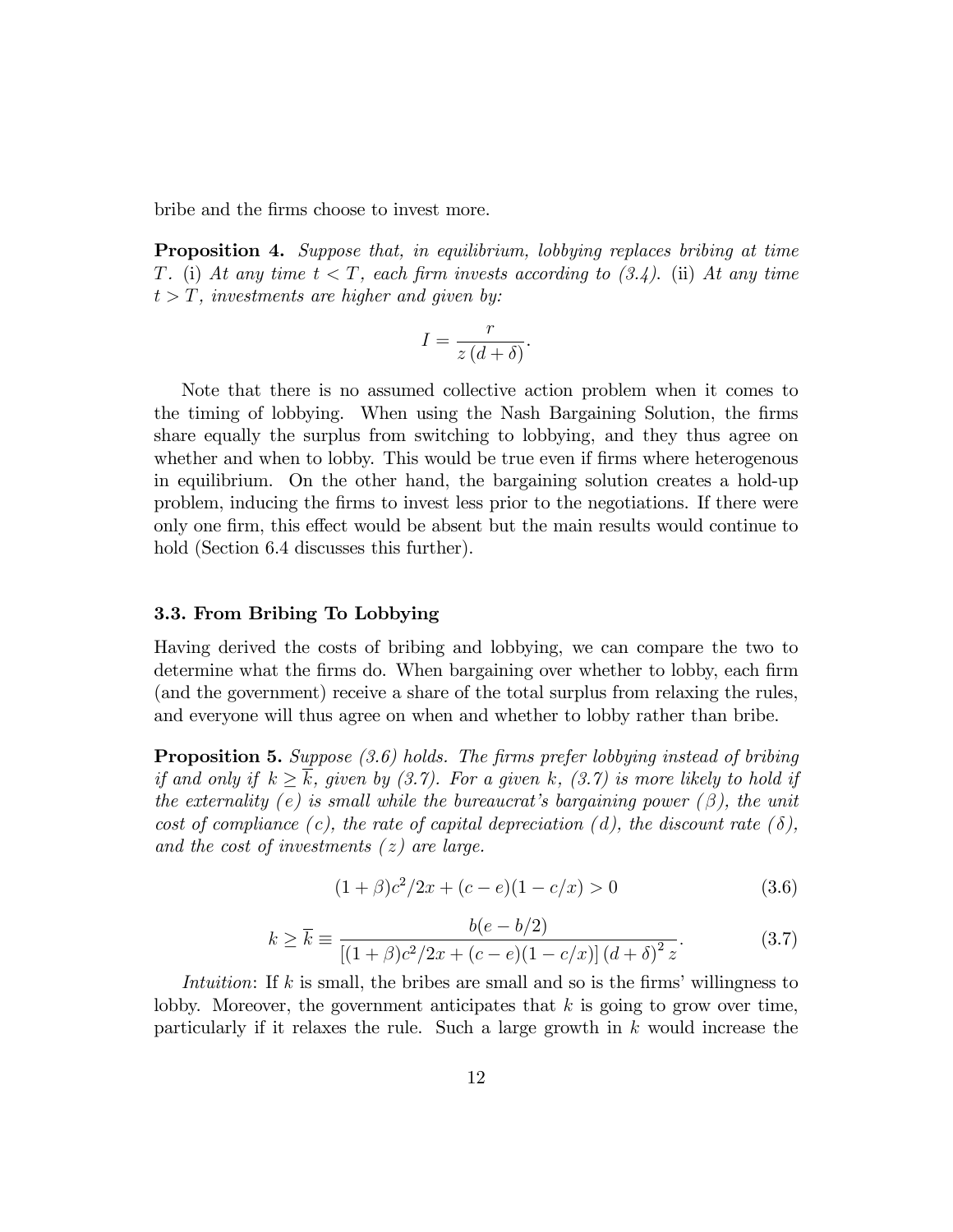negative externality on the government. The government is thus unwilling to relax the rule when  $k$  is small, and the firms do not find it worthwhile spend a lot to relax the regulation.

But two kinds of inefficiencies may grow as k increases. If  $c > e$ , the firms' cost of compliance is larger than the government's benefit. Even if all firms complied, the social cost of compliance  $k(c - e)$  would increase in k. For k sufficiently large, the Örms Önd it worthwhile to compensate the government for the losses it faces by relaxing the rules. If  $c < e$ , the benefit of compliance is larger than the cost. If every firm complied, the rule should thus never be relaxed. However, a fraction  $c/x$  is not complying and the wasteful bribe increases in k. If the bureaucrats could, they would have liked to commit to not raise the bribes after the firms had invested. But they cannot commit, and the larger  $k$  gives the bureaucrats the upper hand when negotiating over the bribe. The Örms anticipate this, of course, and when  $k$  is sufficiently large they prefer to instead lobby (and compensate) the government for relaxing the rule. Thus, for "red tape" regulation where  $c > e$ , the rule is always changed by lobbying for a sufficiently large  $k$ . "Good regulation", characterized by  $c < e$ , is less likely to be relaxed, but if  $c/x$  is large, many firms do not comply and, because this deadweight loss increases in k, even good regulation may eventually be relaxed due to lobbying unless  $e$  is sufficiently large. This is the intuition behind  $(3.6)$ , the condition for when firms lobby for k sufficiently large.

Comparative static is provided by  $(3.7)$ . If the rate of capital depreciation  $(d)$ , the discount rate  $(\delta)$ , and the cost of investments (z) are small, the government anticipates large investments after relaxing the rule, and it must be compensated for the externalities this causes. This increases the cost of lobbying, and the threshold  $\overline{k}$  at which firms switch from bribing to lobbying. For a given k, lobbying is more attractive for the Örms if the bribes are large, which is the case if the bureaucrat's bargaining power  $(\beta)$  and unit cost of compliance  $(c)$  are large. The penalty if caught taking bribes,  $x$ , also increases the bribes, suggesting that lobbying becomes more attractive. But a large  $x$  also increases the government's benefit of the rule, since more firms comply if x is large. The latter effect dominates if (and only if) the value of compliance for the government, e, is large. For e small, however, firms are more likely to lobby if x is large.

Combining Propositions 4 and 5 leads to the main result of this section: While Proposition 5 says that the firms are more inclined to lobby rather than bribe when  $k$  is large, Proposition 4 states that the growth rate of  $k$  depends on whether the firms actually bribe or lobby. Thus, there may be an evolution where the firms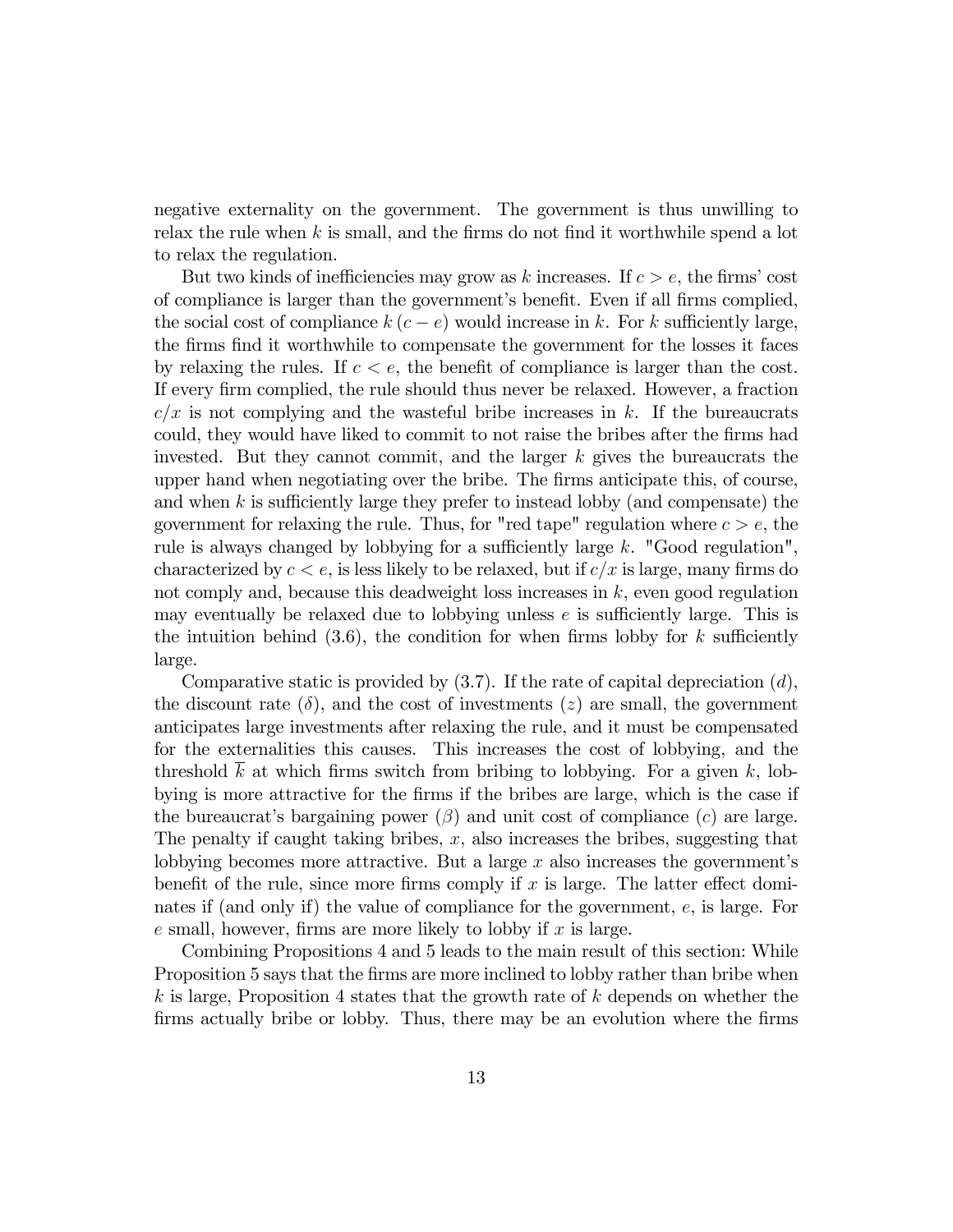bribe for low  $k$ , but when time passes and  $k$  increases, the firms eventually reach a stage where they rather lobby. However, the hold-up problem between the bureaucrat and the firm implies that investments are lower when firms bribe. If these investments are sufficiently low, the capital level never reaches the threshold  $\overline{k}$  for when the firms switch from bribing to lobbying. Then, the economy is stuck in a "poverty trap": High bribes lead to low investments which, in turn, never make it beneficial to switch from bribing to lobbying.

**Proposition 6.** (i) The firms will eventually switch from bribing to lobbying if and only if  $(3.8)$  holds. (ii) If  $(3.8)$  holds, the time T of the switch is given by (3.9).

$$
(r - b) > \frac{db(e - b/2)/(d + \delta)}{[(1 + \beta)c^2/2x + (c - e)(1 - c/x)]}
$$
(3.8)

$$
(1 - e^{-dT}) (r - b) = \frac{db(e - b/2)/(d + \delta)}{[(1 + \beta)c^2/2x + (c - e)(1 - c/x)]}
$$
(3.9)

Intuition: The result follows from combining Propositions 4 and 5. Investments are larger if  $r$  (the productivity parameter) is high relative to the firm's expected cost of bribing or complying, b, and the level of development will then sooner reach the critical  $\overline{k}$  where the firms switch to lobbying. If r is small, however, firms invest less and the capital level may never reach the threshold level, k. Thus, for small r, the economy is in a poverty trap: Low investments lead to a low level of capital, and the low level of capital induces firms to bribe instead of lobby. Bribing, in turn, reduces economic growth relative to an equilibrium with lobbying.

The effect of the firm's expected cost of bribing or complying  $(b)$ , and thus c, x, and  $\beta$ , is ambiguous: One the one hand, a larger b may reduce the threshold at which firms switch from bribing to lobbying. On the other hand, a larger  $b$  reduces investments and it is less likely that any  $k$  will ever be reached. In particular, if b is very large, such that  $r - b$  is very small, then it is clear from (3.8) that the economy is in a poverty trap: High bribes may, in isolation, make lobbying attractive relative to bribing, but the high bribes generate a hold-up problem that is so severe that the Örms never invest enough to Önd it optimal to ever switch to lobbying. High penalties on corruption can thus can make the poverty trap more likely.

Note that if  $e < b/2$ , the left-hand side of (3.9) is larger than the right-hand side, even for  $T = 0$ . Then, the rule is relaxed immediately, even when  $k_t \approx 0$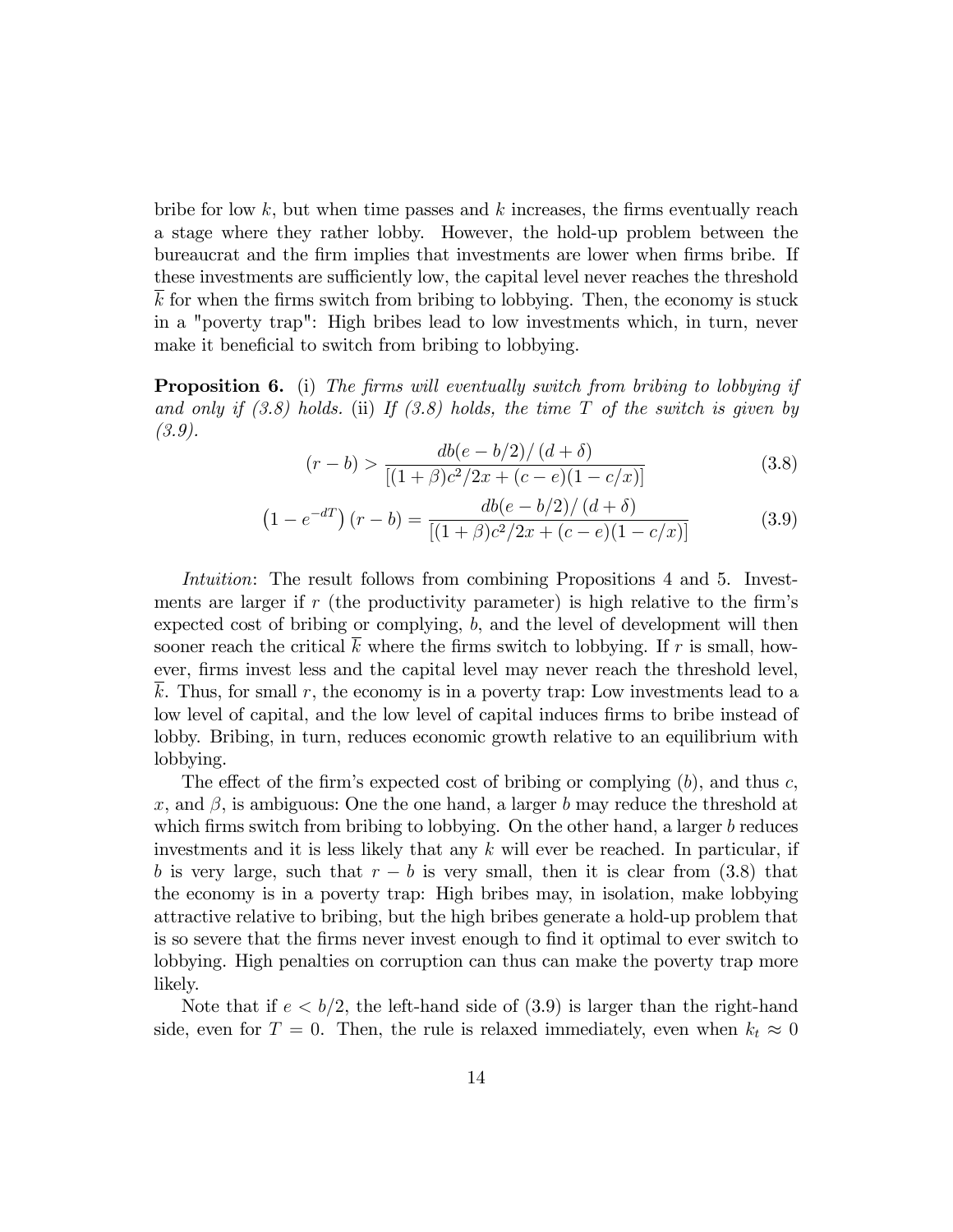at  $t = 0$ . However, if  $e > b/2$ , the rule is not relaxed immediately, even though the government certainly has the discretion of doing so. This implies that when  $e > b/2$ , if the rule is not in place at  $t = 0$ , the government will benefit by introducing it.

Notice further that neither  $\bar{k}$  nor T depend on  $\gamma$ , the government's bargaining power. When bargaining with the government, the firms get a fraction  $(1 - \gamma)$  of their joint surplus when the rule is relaxed. Thus, the firms switch to lobbying as if maximizing this joint surplus. The optimal  $T$  is therefore independent of  $\gamma$ , and it would be the same if the government could decide when to negotiate with the firms.

#### 3.4. Welfare Implications

While the results above are positive, various social welfare functions could be added to the analysis. Let  $V_j$ ,  $j \in \{B, F, G\}$  be the present discounted utilities for the groups of bureaucrats, firms and the government, respectively. Similarly, let  $\alpha_j$  be the associated weight in the welfare functions. Transfers such as bribes and lobby contributions are included in these utilities. Define social welfare as

$$
W = \alpha_B V_B + \alpha_F V_F + \alpha_G V_G. \tag{3.10}
$$

Take investments, the cost of bribes and the cost of lobbying as given by the equilibrium. A remaining question is whether  $T$ , the time at which firms switch to lobbying, is socially optimal. It is certainly optimal for the firms, since the firms pick T in order to maximize  $V_F$ . Moreover, T is jointly optimal for the firms and the government since they all get a share of the same surplus when negotiating whether to switch to lobbying. Thus,  $T$  is also optimal for the government when the lobby contribution is taken into account.

Proposition 7. Take investments, the costs of the bribe and lobbying as given. If social welfare is given by  $(3.10)$ , then the equilibrium T is first best for any  $\alpha_F \geq 0$  and  $\alpha_G \geq 0$  as long as  $\alpha_B = 0$ .

This welfare function  $(\alpha_B = 0)$  may be reasonable, since the transfer paid to the bureaucrats might be considered as a waste from a social point of view. In fact, if the government is benevolent, then  $W = V_G$  so that also  $\alpha_F = 0$ . But even then, as Proposition 7 shows, the equilibrium  $T$  is optimal. Of course, the firms invests suboptimally since they do not take into account the negative externality.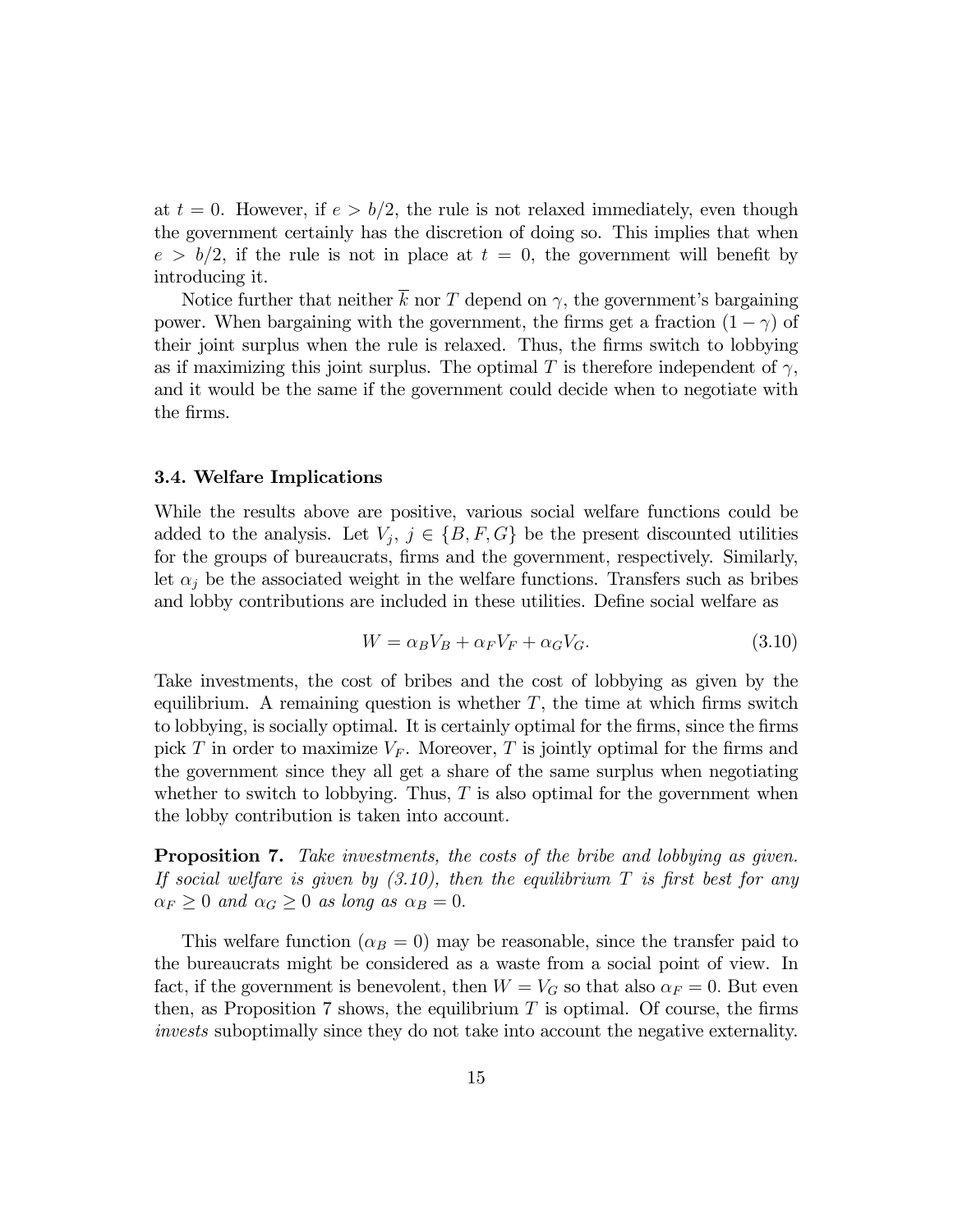If  $\alpha_B = \alpha_F = \alpha_G = 1$ , however, the firms and the government do not internalize the bureaucrats' utility-loss when relaxing the rule. The firms, then, switch to lobbying too quickly, from a social point of view.

Alternatively, one could argue that the citizens should also be taken into account, even though they are not players in the model above. The citizens may prefer a larger k because of the employment this generates, or because that would lead to more competition and thus lower prices. Since  $k$  is larger after the switch to lobbying, the firms start lobbying too late compared to what is optimal from a social point of view. Moreover, the economy may be stuck in a poverty trap, where firms never switch to lobbying, even if such a switch would be socially optimal.

As this discussion makes clear, the welfare implications depend on the objective function. The next section generalizes the government's objective function to investigate precisely how other concerns would or should affect  $T$ .

# 4. Generalizing the Objective Function

This section shows how the simple model above can easily be extended. In turn, we discuss "red tape" regulation (where the government benefits from the bribes); a direct benefit from economic growth; and externalities (or competition) between the firms. The first two extensions require us to modify the government's objective function, while the third require the firms' objective to be altered.

#### 4.1. Red Tape

Above, we assumed that the government benefits only if firms comply. An alternative view, the public choice theory or "tollbooth view", is that regulation is in place to extract rents from the Örms.<sup>13</sup> The bribes collected by the bureaucrat

<sup>&</sup>lt;sup>13</sup>De Soto (1989), Shleifer and Vishny (1993), and Djankov et al. (2002) argue that regulations are partly instituted to provide public officials with the power, or the property rights, to demand and collect bribes. Evidence is provided in Wade's (1982) account of corruption in the canal irrigation department in a South Indian state. Wade describes how some irrigation engineers raise vast amounts in bribes from the distribution of water and contracts, and redistribute parts to superior officers and politicians. Corruption is institutionalized and there is even a secondhand market for posts that provide the holder with an opportunity to extract bribes. The existence of entry fees for positions in the bureaucracy is documented in many developing and transition countries (see World Bank, 1998).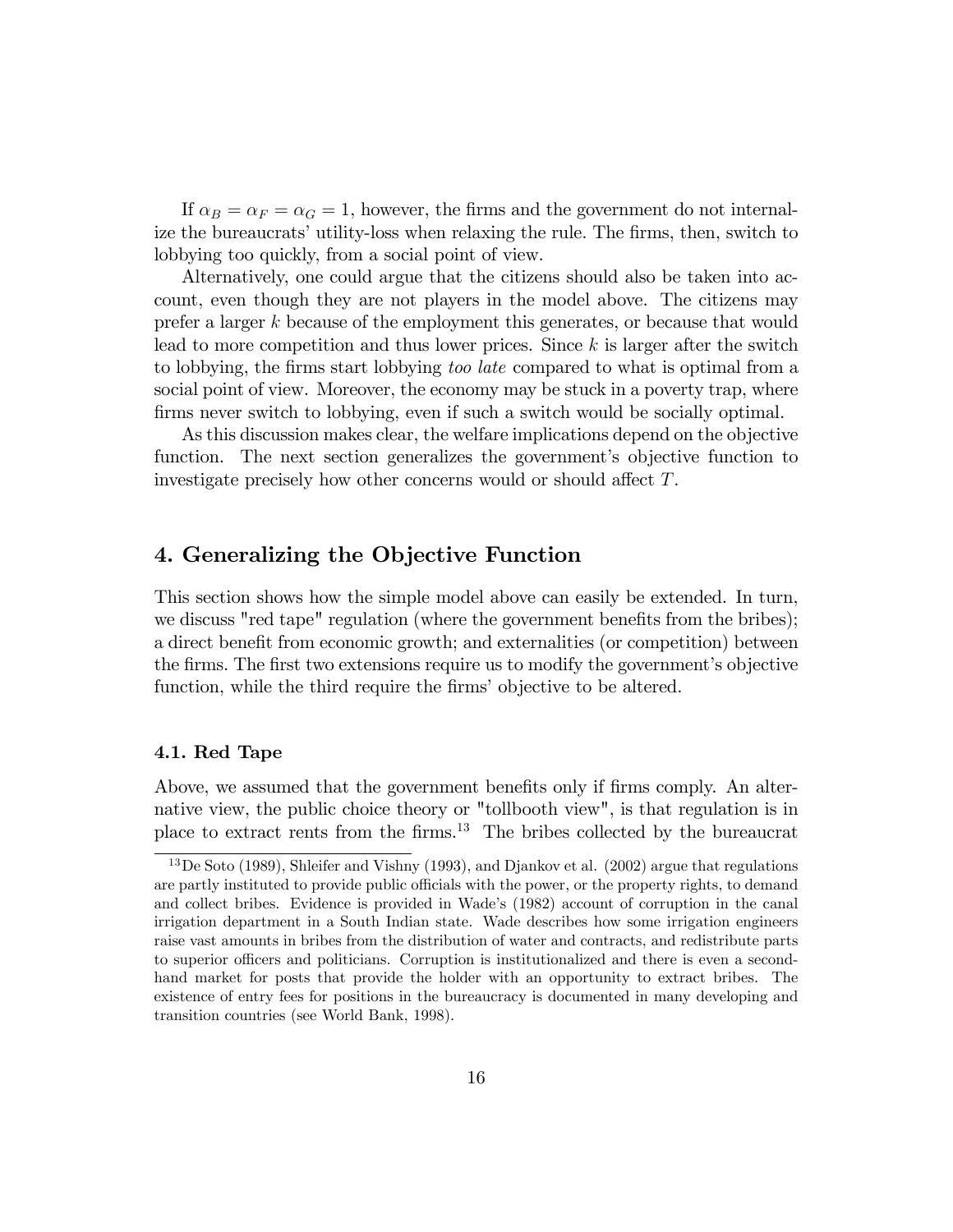may indirectly benefit the government because, with high expected bribes, the bureaucrats' wages can be reduced accordingly. Or, the bribes may directly benefit the government if it can control the bureaucrats and thereby collect a fraction of the bribes. We let the constant  $f \in (0, 1)$  represent this fraction or, more generally, the extent to which the government benefits from the collected bribes.<sup>14</sup> The government's objective function can thus be written as

$$
u_G = -e(c/x)k + f(c/x)c(1+\beta)k/2,
$$
\n(4.1)

as long as the firms bribe. The second term captures the benefit of the bribes: The fraction of firms that bribe is  $c/x$  and, conditional on bribing, the expected (and average) bribe is  $c(1+\beta)k/2$ . If the regulation has been relaxed, no bribes are paid and no firms comply. Then, the government's payoff is reduced to  $u_G = -ek$ , just as before.

**Proposition 8.** Assume (4.2) holds. (i) Lobbying replaces bribing if k is sufficiently large. (ii) For a given k, lobbying is more likely to replace bribing if f is small, and then it does so at an earlier point in time, given by  $(4.3)$ .

$$
(1 - f)(1 + \beta)c^2/2x + (c - e)(1 - c/x) > 0
$$
\n(4.2)

$$
(1 - e^{-dT}) = \frac{db(e - b/2)/(r - b)(d + \delta)}{[(1 - f)(1 + \beta)c^2/2x + (c - e)(1 - c/x)]}
$$
(4.3)

Condition  $(4.2)$  replaces  $(3.6)$ . If f is small,  $(4.2)$  is more likely to hold, such that lobbying replaces bribing for a sufficiently large k. If  $f$  is equal to 1, such that the government captures the entire bribe, then  $c > e$  is both necessary and sufficient for lobbying to replace bribing when  $k$  is large. Thus, "red tape" policies, in place mainly to extract bribes from the firms (such that  $f \approx 1$  but  $c > e$ ) will eventually be relaxed when firms start to lobby instead of bribe.

Part (ii) is quite natural: If  $f$  is large, the rule is more beneficial for the government, it is more reluctant to relax the rule, and it does so only when the externality generated by firms that avoid complying by paying bribes is sufficiently large.

<sup>&</sup>lt;sup>14</sup>Section 6.1 discusses how f can be endogenized, and that f is then likely to decrease in k. This would strengthen our results.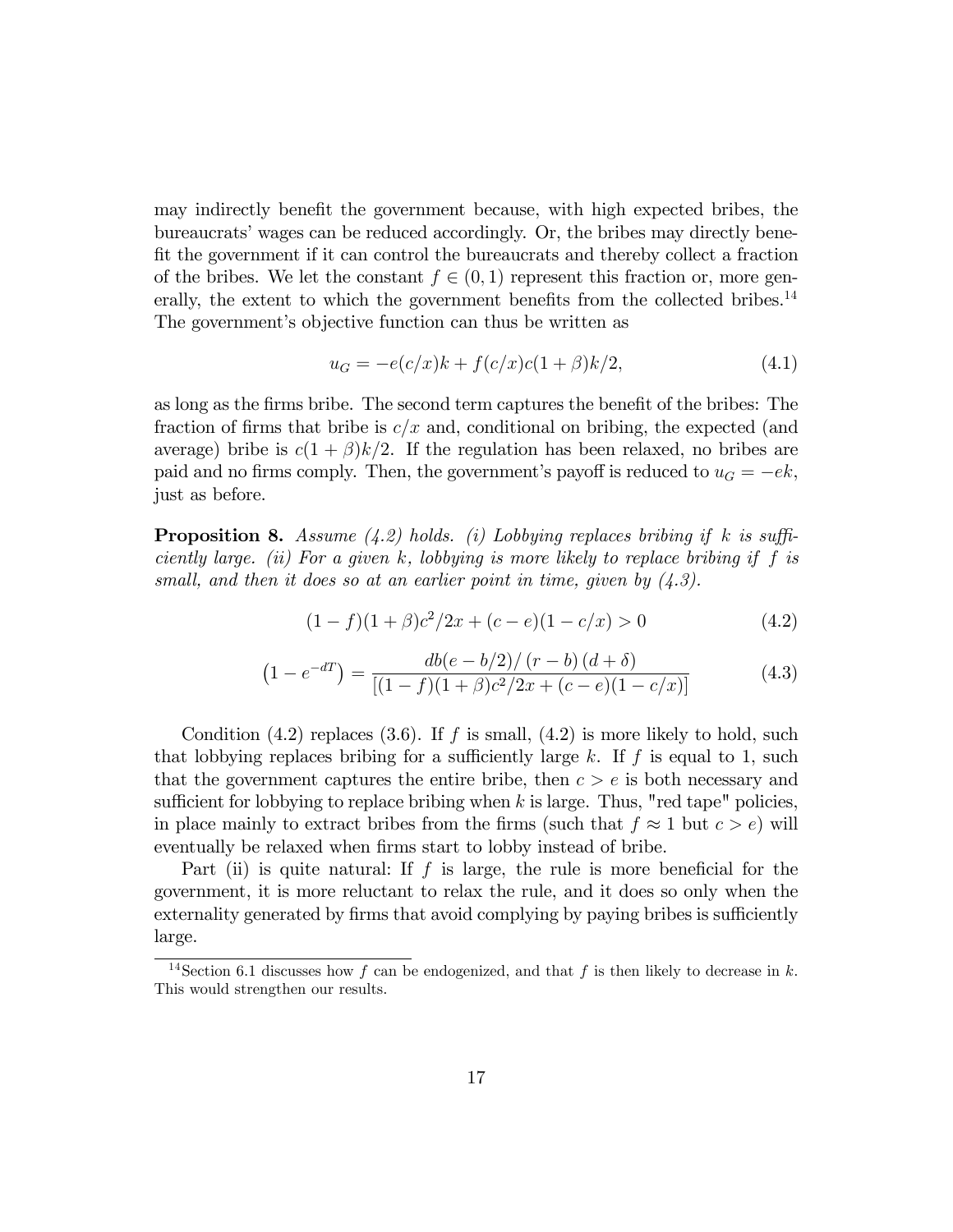#### 4.2. A Concern for Growth

The government may also care about the level of development, k; by itself. After all, k measures the amount of taxable output and the activity in the economy, with positive effects on both consumption and employment. To capture the concerns for development and growth, we let  $q$  measure the government's benefits of a larger k.

$$
u_G = -e(c/x)k + f(c/x)c(1+\beta)k/2 + gk.
$$
 (4.4)

**Proposition 9.** Assume (4.2) holds. (i) Lobbying replaces bribing if k is sufficiently large. (ii) Given  $k$ , lobbying is more likely to replace bribing if g is large, and then it does so at an earlier point in time, given by  $(4.5)$ .

$$
(1 - e^{-dT}) = \frac{db(e - g - b/2)/(r - b)(d + \delta)}{[(1 - f)(1 + \beta)c^2/2x + (c - e)(1 - c/x)]}
$$
(4.5)

Part (ii) is very intuitive: If the government benefits by economic growth, it is more sympathetic to relax the rule, since it generates a hold-up problem which reduces growth. The larger is  $g$ , the earlier the firms find it worthwhile to switch to lobbying, and the more likely it is that they eventually will do this. Condition  $(4.2)$  is the same as before, since q does not affect how the bribe (or the cost of lobbying) depends on  $k$ .

#### 4.3. Competition between the Firms

So far, we have simply assumed firms to be identical and ignored the market structure; there is no competition between firms. This allowed us to isolate the difference between a temporary bending and a more permanent *changing* of the rules. In reality, the market structure may be an important aspect when firms decide whether to lobby or bribe. If the firms' capital stocks generate a negative externality on the other firms (since more output reduces the price, for example), firms anticipate that this negative externality would be even larger if they were to lobby, since relaxing the rules would increase aggregate investments. Suppose a firm i's profit function is not  $rk_i$ , as assumed above, but  $rk_i - hk$ . Thus, there is a negative externality (measured by  $h > 0$ ) by the capital stock owned by the other Örms.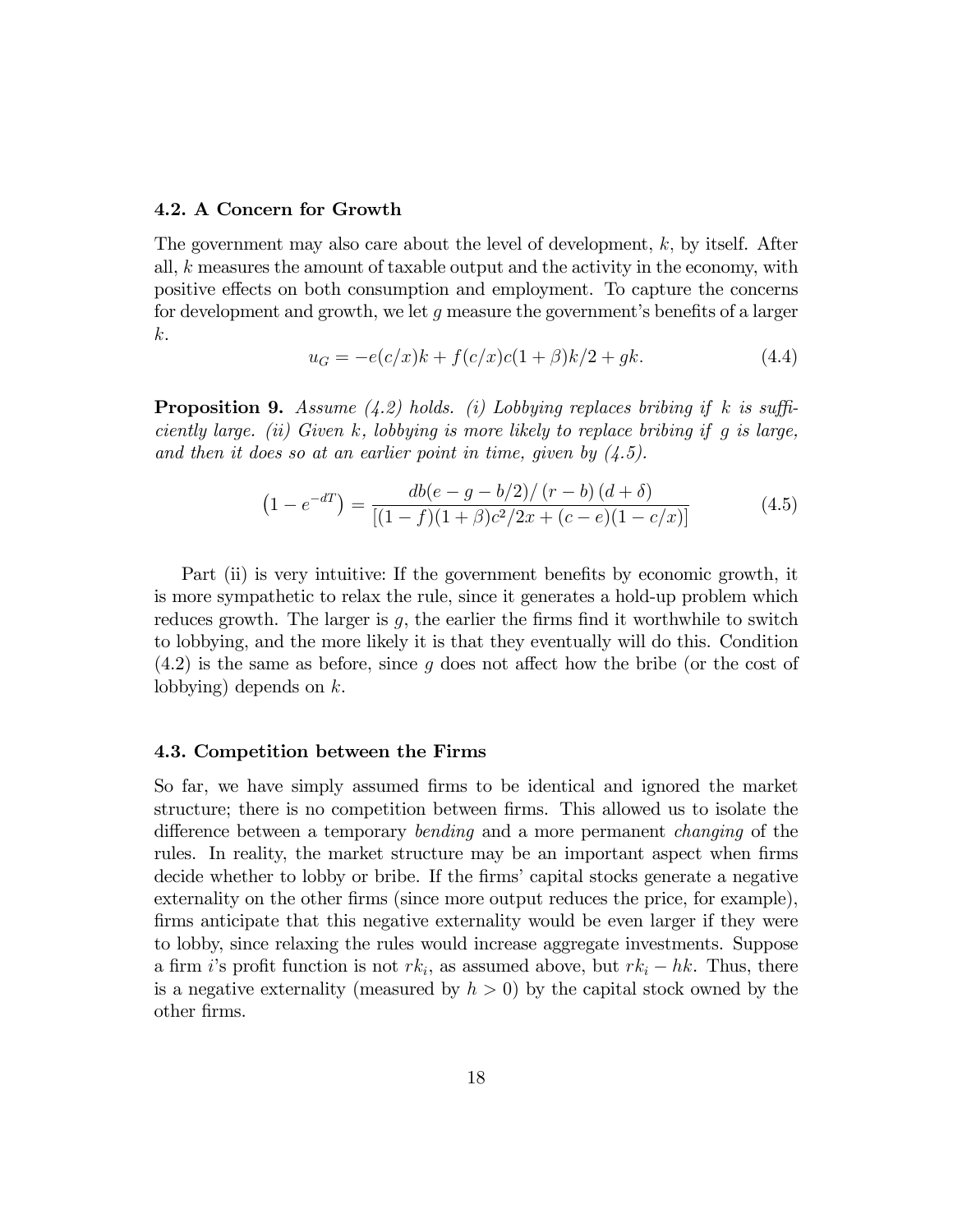**Proposition 10.** Assume (4.2) holds. (i) Lobbying replaces bribing if k is sufficiently large. (ii) Given k, lobbying is more likely to replace bribing if h is small, and then it does so at an earlier point in time, given by  $(4.6)$ .

$$
(1 - e^{-dT}) = \frac{db(e + h - g - b/2)/(r - b)(d + \delta)}{[(1 - f)(1 + \beta)c^2/2x + (c - e)(1 - c/x)]}
$$
(4.6)

Intuition: Technically, the effect of a larger  $h$  is identical to the effect of a smaller g. If h is large, there is a large negative externality from one firm's investment to the other firms' profit. This makes the firms reluctant to lobby, since they realize that after the rule is relaxed, investments will be even larger, reducing overall profit. Thus, the firms may prefer to continue in a bribing equilibrium simply because this limits competition between them. Hence, the bribing equilibrium may remain in place since it functions as a barrier to invest.<sup>15</sup> Later in the development process, however, the Örms may already be large and the threat of further investments might be relatively smaller. Then, the firms find it more attractive to lobby for a permanent change of the rule, and a switch from bribing to lobbying may occur.

#### 4.4. Welfare Implications

Just as in Section 3.4, the equilibrium  $T$  is optimal for the government and the firms. This result holds even when the government cares about the bribes or economic growth, as described by equation  $(4.4)$ . It also holds when the firms care about the effect of competition. Thus, given the bribe and the investment levels, T is socially optimal for any  $\alpha_F \geq 0$  and  $\alpha_G \geq 0$  as long as  $\alpha_B = 0$ . Proposition 7 continues to hold.

But another interpretation of this section is normative: the government *should* internalize some of the bribes and the benefit from economic growth. Internalizing the bribe would, or should, lead to a later relaxation of the rules, while the concern for growth has the opposite effect, in that the switch to lobbying should occur

<sup>&</sup>lt;sup>15</sup>This reasoning might be particularly important if the market were open to entry. If relatively few firms have entered the market, they might rationally anticipate that many more firms would enter if they lobbied the government. Relaxing the rules permanently would intensify the competition and reduce the firms' profit. Thus, the firms currently in place may choose not to lobby, and instead bribe, just to keep potential firms out of the market.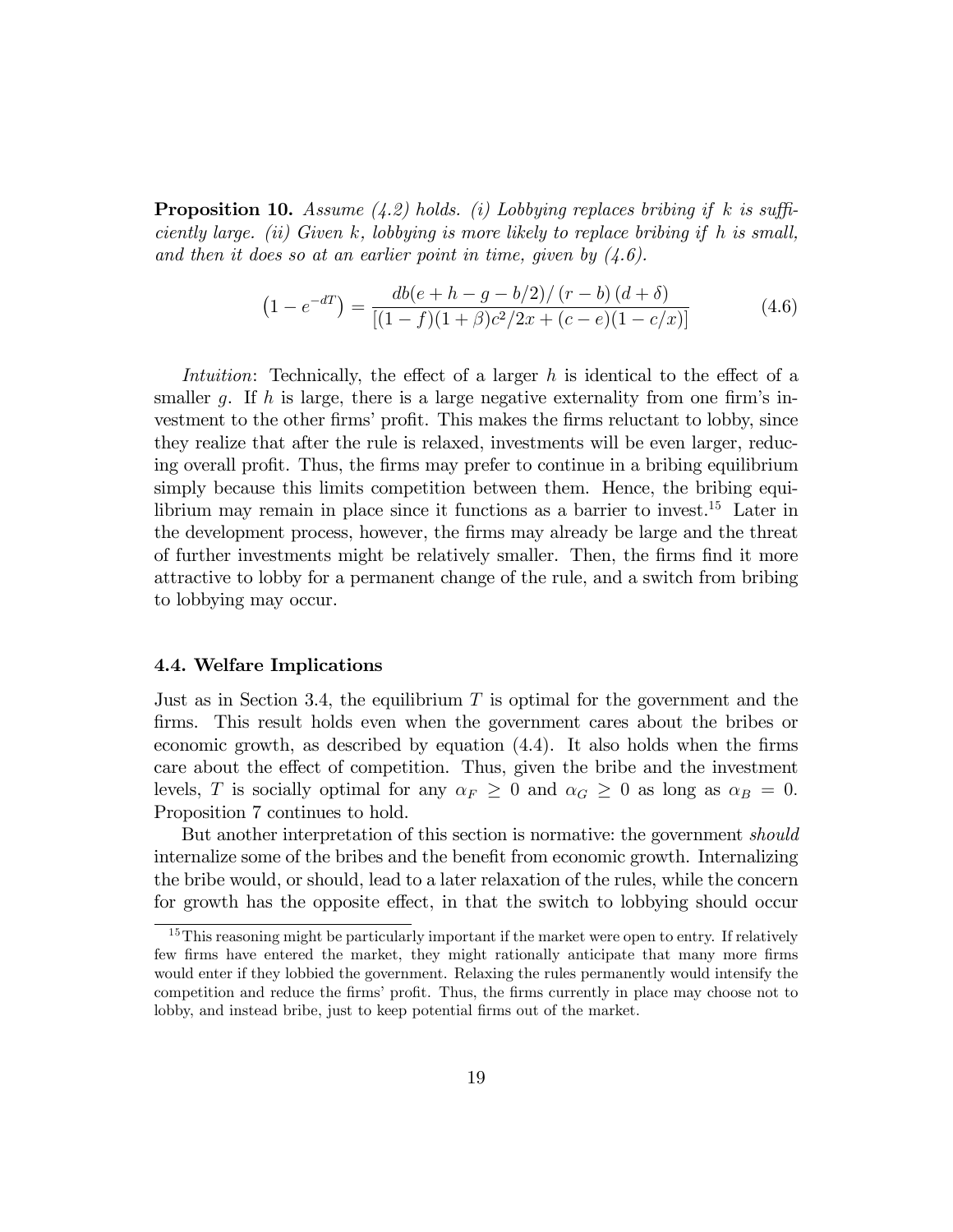sooner. Interpreting f normatively is equivalent to setting  $\alpha_B$  in (3.10) such that  $\alpha_B = f.$ 

With the positive interpretation, however, the government may care about the collected bribes even though they are wasteful from the citizens' point of view: The government may stick to "red tape" and the bribing equilibrium, even though a switch to lobbying would be socially optimal. For this reason, a poverty trap is more likely if the government is able to collect and benefit from the bribes.

Moreover, while the effect of competition in Section 4.3 may harm the producers, it is likely to benefit the consumers. Although they are not players in the model, their welfare should ideally be taken into account. Proposition 10 states that more competition induce firms to continue in the bribing equilibrium (perhaps leading to a poverty trap, where lobbying never takes place), but a switch to lobbying may benefit citizens since the capital levels (and the consumer surplus) would increase. The economy may thus end up in a socially suboptimal poverty trap because firms, or the government, do not fully internalize the citizens benefit.

# 5. Mitigating Corruption: Endogenizing the Policies

The equilibrium above determines whether firms comply, bribe or lobby, and how much they invest. These decisions depend on various parameters, which we have taken to be exogenous. The government may, however, be able to influence some of these parameters in order to tilt the equilibrium in its favored direction. In particular, the penalty on corruption,  $x$ , is a policy parameter and it may be deliberately chosen.<sup>16</sup> How should the government set this penalty? The following analysis takes  $(4.4)$  to be the government's objective function, and derives positive predictions for what the government will do. Alternatively, by interpreting (4.4) as the social welfare function, the results below should be viewed as normative recommendations for the optimal penalty.

#### 5.1. Short-term Policies

Setting policies in a dynamic framework brings us to the question of whether the government can commit to its choices of rewarding and punishing public officials.

 $16$ The government may also, in some cases, be able to influence the bureaucrat's bargaining power  $(\beta)$  and the cost of compliance  $(c)$ . See the last footnotes in Sections 5.1 and 5.2.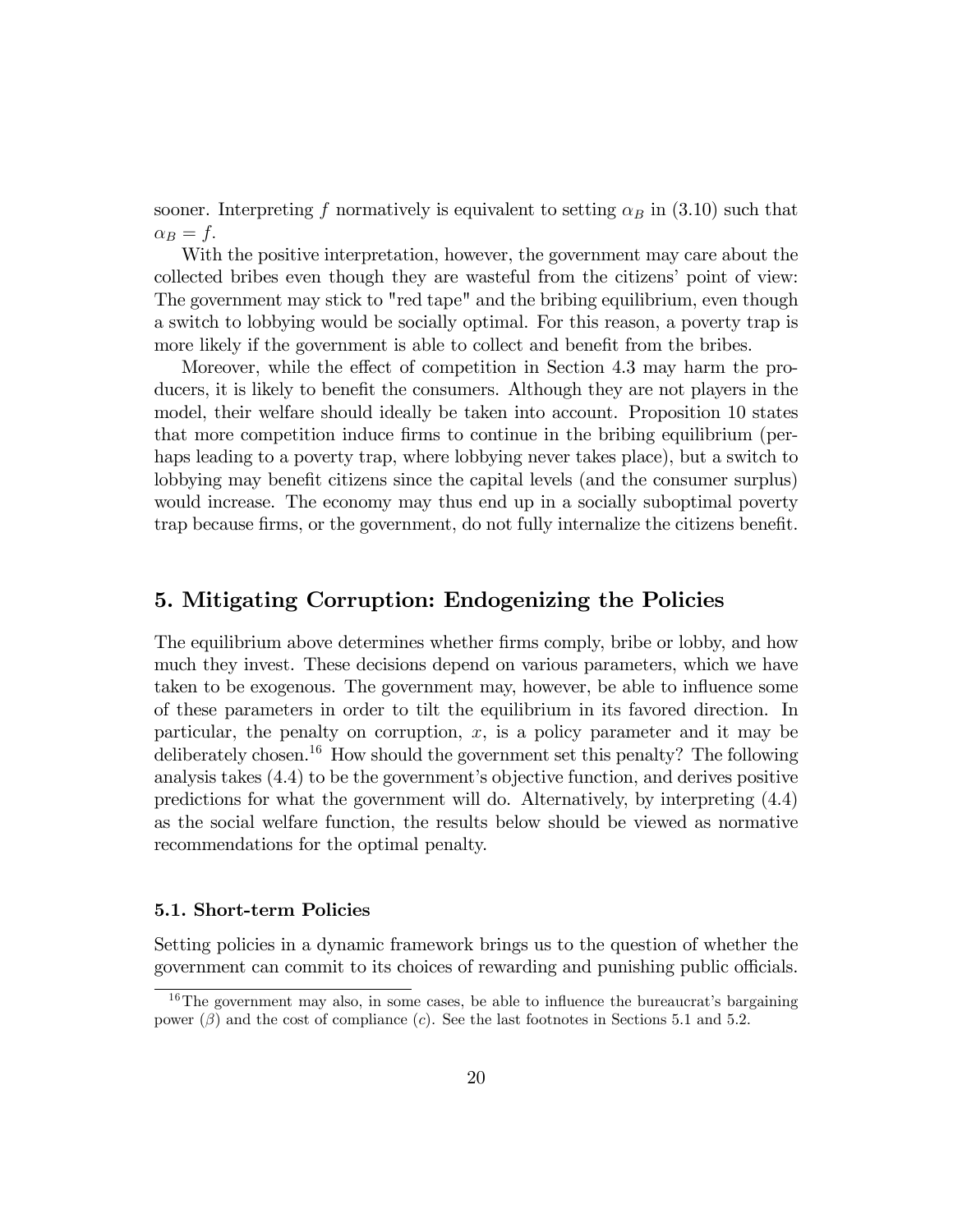One extreme view is that the government is totally unable to commit, and that it sets penalties in each period with no promises for what comes next. The other extreme view is that the government can perfectly well commit to penalties in the future. We will analyze both these cases, recognizing that the reality is probably somewhere in between. The exact conditions underlying the results can be found in the Appendix.

We start with the no-commitment case, assuming that every period  $t$  starts with the government setting  $x$  for that period. Since investment decisions depend on the expected *future* policies, the actual policy at time  $t$  will not affect any investments.<sup>17</sup> However, by changing x, the government affects the fraction of firms  $(c/x)$  that bribe instead of comply. As noticed in Section 4.1, the government may benefit from both compliance and corruption, but these two concerns are clearly in conflict when the government can influence  $c/x$ . From the government's utility function  $(4.4)$ , we immediately find:

**Proposition 11.** With short-term policies, the government prefers to set x high if and only if e is large and f small.

Intuition: If f is large, the government prefers bribing instead of compliance. By decreasing  $x$ , more firms choose to bribe, thereby increasing the revenues for the government. This is in line with the "tollbooth view" on regulation. According to the public interest view, however, the government prefers firms to comply because  $e$  is large relative to  $f$ . To encourage compliance, therefore, the government prefers x to be large.<sup>18</sup>

#### 5.2. Long-term Policies and Development

Above, the government only had short-term concerns since its current policies did not affect the firms' investment decision. The investments instead depend on the expected future penalties if caught taking bribes. If the firms anticipate that, in the future,  $x$  is going to be high, the bribes will be high and the incentives to invest are low. Thus, the government may be better off if it can somehow commit to its

 $^{17}\mathrm{Technically,}$  we assume that the government can only use Markov strategies.

<sup>&</sup>lt;sup>18</sup>If the government also could set c and  $\beta$ , it is straightforward to show that it would set c high if and only if f is large and e is small and  $\beta$  high in any case. The government prefers to give most bargaining power to the bureaucrats (large  $\beta$ ), because this increases the bribes without affecting anything else. The intuition for c is just the opposite of that for x.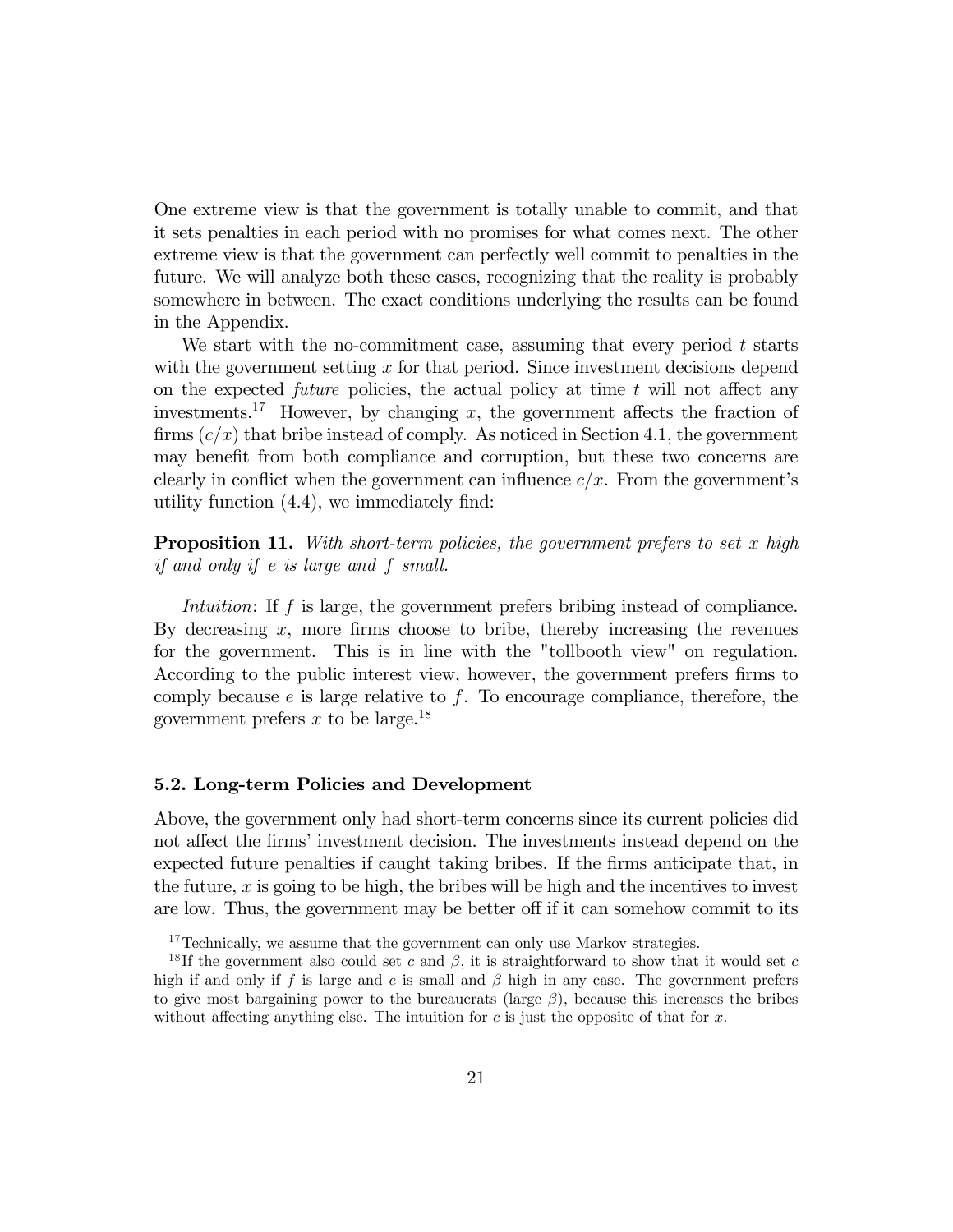future policies. Suppose, therefore, that the government at time  $t$  can set  $x$  once and for all.<sup>19</sup> For simplicity, assume  $\gamma = 0$ , such that the firms just compensate the government for its losses when it relaxes the rule.

Taking into account the long-term consequences of its policies, the government realizes that  $x$ , through its effect on the equilibrium bribe, affects the investment levels of the firms. To the extent that the government benefits from economic growth or a higher level of development  $(u_G > 0)$ , it prefers to reduce x to boost the incentives to invest.<sup>20</sup>

**Proposition 12.** With long-term policies, the government prefers to set x lower than in the short-term case, but the optimal  $x$  increases in  $k$ .

If k is small, such that the economy is not yet developed, the dynamic effects are important. To encourage growth, small penalties on corruption are optimal since they reduce bribes and boosts investments. For  $k$  large, however, the dynamic effects are relatively less important than the static, or short-sighted, concerns. Then,  $x$  should be larger. Hence, Proposition 12 suggests that as the economy is developing, the penalties on corruption should increase. $^{21}$ 

## 6. Robustness and Possible Extensions

In this section, we discuss several possible extensions. We first show that our results would be strengthened by  $(1)$  endogenizing f; and  $(2)$  assuming the firms are partially credit constrained. Thereafter, we argue that our main results would continue to hold if (3) a change in the rule were long-lasting but not permanent;

<sup>&</sup>lt;sup>19</sup> Ideally, the government would prefer time-dependent policies, but it is probably even harder to commit to these, as they would optimally hinge on future parameters that may not be verifiable.

<sup>&</sup>lt;sup>20</sup>This discussion presumes that  $u_G$  in (4.4) is positive, implying that the government likes economic growth, all effects taken into account. If  $e$  is very large, however, it might be that the government prefers  $k$  to be low if the benefits from income and the revenues for bribes do not compensate for the externality of all firms that do not comply. If this were the case, the government would prefer high x to discourage economic growth. With enough discretion over the policies, however, the government should be able to select x so high that, eventually,  $u_G > 0$ . Then Proposition 11 continues to hold.

<sup>&</sup>lt;sup>21</sup>Similarly to the choice of x, with long-term policies, the government prefers to set c and  $\beta$ lower than in the short-term case but higher c and  $\beta$  for large k.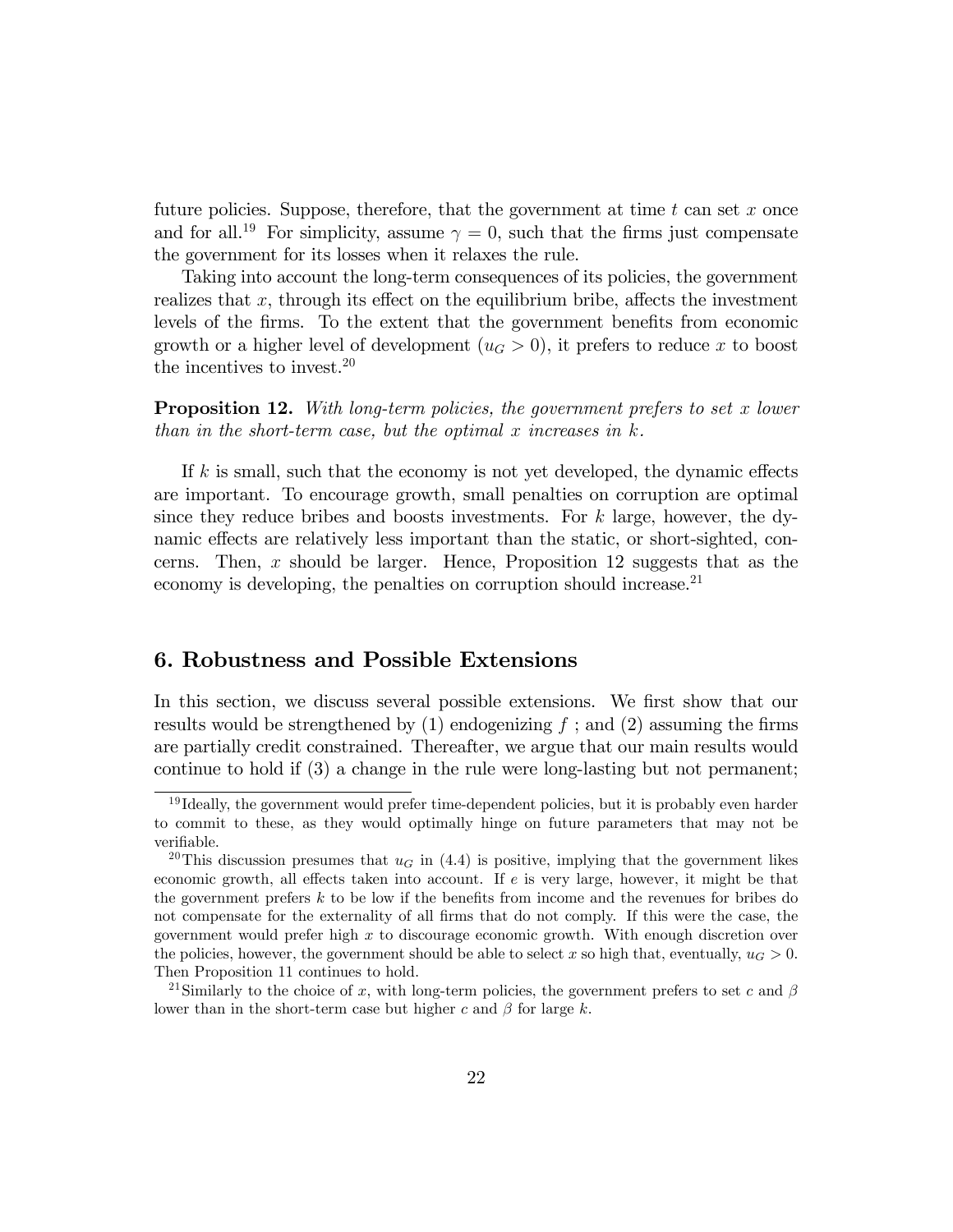(4) the number of Örms were Önite; and (5) time were discrete and not continuous. The formal analysis, for each extension, is available upon request.

#### 6.1. Wage for Bureaucrats

When discussing red tape above, we assumed that the government captures a fraction f of the bribes. There are several possible explanations for this. The government may investigate the bureaucrat, and capture the bribe if it is discovered. Alternatively, the government may reduce the bureaucrat's wage in advance, if one can expect that the bureaucrat will collect a lot of bribes. Building on this assumption, suppose that the bureaucrat's reservation wage is  $w$ , and that the wage offered by the government,  $w$ , must be strictly positive. Since larger expected bribes reduce the necessary explicit wage, the equilibrium wage is:

$$
w = \max\left\{0, \underline{w} - \mathbf{E}B\right\}.
$$

For k small, w decreases as k (and thus B) increases. Thus,  $f = 1$  for small k. For k large, however,  $w = 0$  and the government is unable to capture the increased bribes that follows a larger  $k$ . Hence, the government will be reluctant to relax the rule if  $k$  is small, since the government then captures all the bribes, while it can more easily be convinced to relax the rule if  $k$  is large. This mechanism may contribute to explain why firms bribe in poor countries, while they lobby in rich.22,23

#### 6.2. Imperfect Credit Markets

Lobbying may require a substantial amount of resources from the firms, particularly when they compensate the government once and for all. In our analysis, this caused no problems since the firms maximized their intertemporal profit without

$$
w = \max\left\{0, \underline{w} - \mathbb{E}\left(B - \theta xk\right)\right\}.
$$

<sup>&</sup>lt;sup>22</sup>Since some of the bribe B compensates the bureaucrat for its cost of bending the rules, one may argue that we should instead write:

This would give the same conclusion, qualitatively, since  $E(B - \theta xk)$  increases in k.

<sup>&</sup>lt;sup>23</sup>Banerjee (1997) provides an alternative theory of why corruption may be more prevalent in poor countries.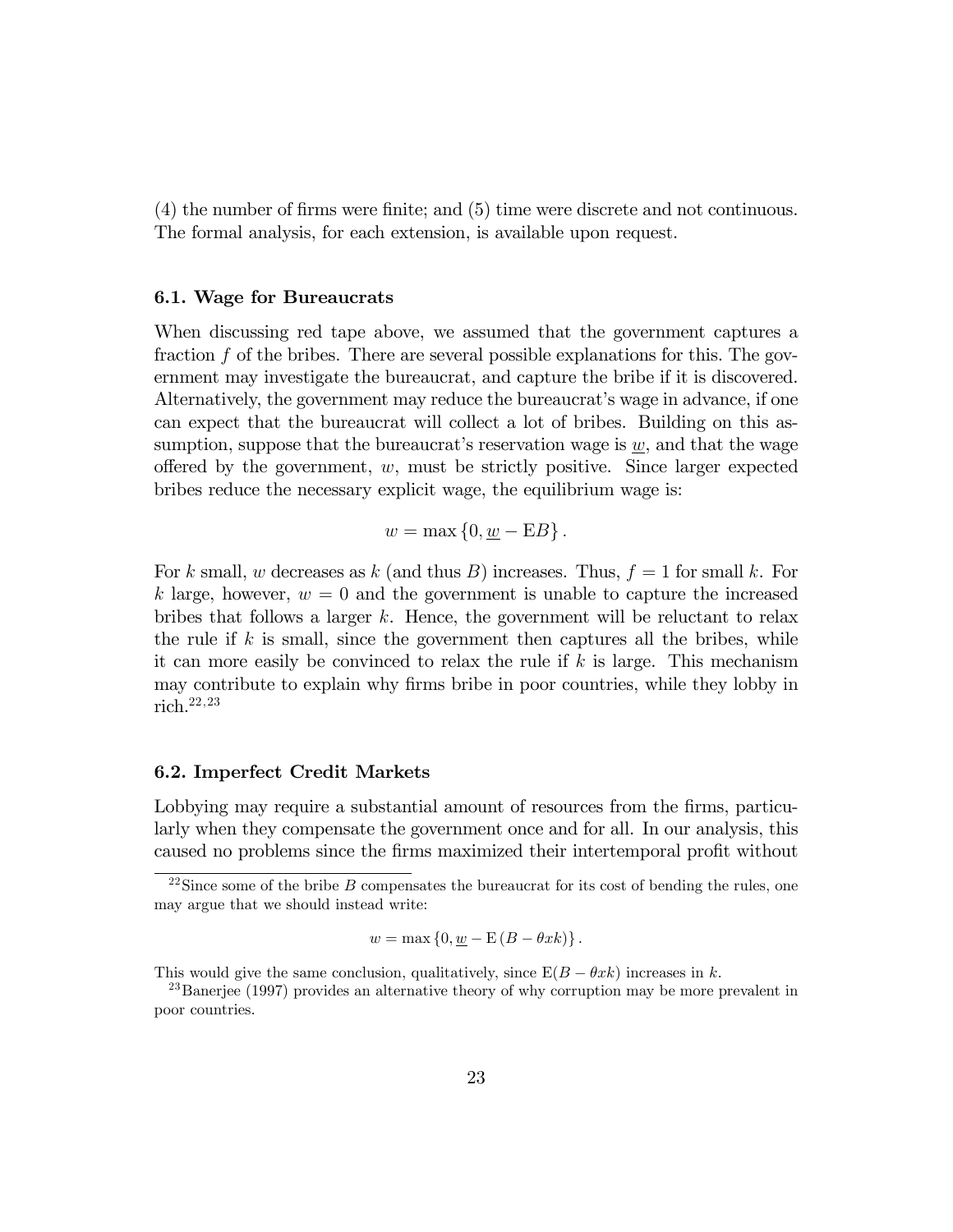constraint. In reality, Örms may face credit constraints making them unable to overcome the cost of lobbying. How would this change the analysis?

One way of modeling credit constraints is to let a firm borrow an amount  $sk_{it}$ , proportional to its size or production, for "free" (at an interest rate of zero), while additional loans must be repaid by the factor  $R > 1$ . Such a high interest rate makes lobbying less attractive, particularly when  $k_{it}$  is small and a great deal of expensive borrowing is necessary. As  $k_{it}$  grows, however, the effective total cost of lobbying,  $L(k) + R(L(k) - sk)$ , may decrease since less money needs to be borrowed at the high interest rate. When  $k$  is sufficiently large, firms can afford to lobby. Thus, imperfect credit constraints strengthen our results, since it then becomes more likely that the cost of lobbying, as a function of  $k$ , increases less than the cost of bribing.

#### 6.3. Changing the Rules Temporarily

The assumed difference between bribing and lobbying is extreme in that while bribing has a temporary effect, lobbying is assumed to relax the rules forever. A more general model would allow the rules to stay in place in only a certain number of periods, or let the rules change back to the original form with some positive probability every period. As long as this probability would be less than one, the results above would continue to hold: Once the capital level is sufficiently large, firms would lobby instead of bribe. New results would emerge, however: The more stable were the rules, the larger the investments would be, and the more likely it would be that the Örms would eventually start lobbying. It is straightforward to introduce some stability-parameter (or number of periods before the rules can change again).

Alternatively, one could formalize the status-quo bias in politics, as mentioned in Section 2.3. With two political chambers, or a super-majority rule, several legislators are pivotal when the rule is changed. If one is pro regulation, another is against, then the Örm only need to lobby the former to get the rule relaxed. Thereafter, the latter legislator prevents the former from re-introducing the rule.

#### 6.4. A Finite Number of Firms

Qualitatively, our results hold for any number of Örms, whether this number is 1, finite or infinite. But with a finite number of firms, Proposition 4 would need to be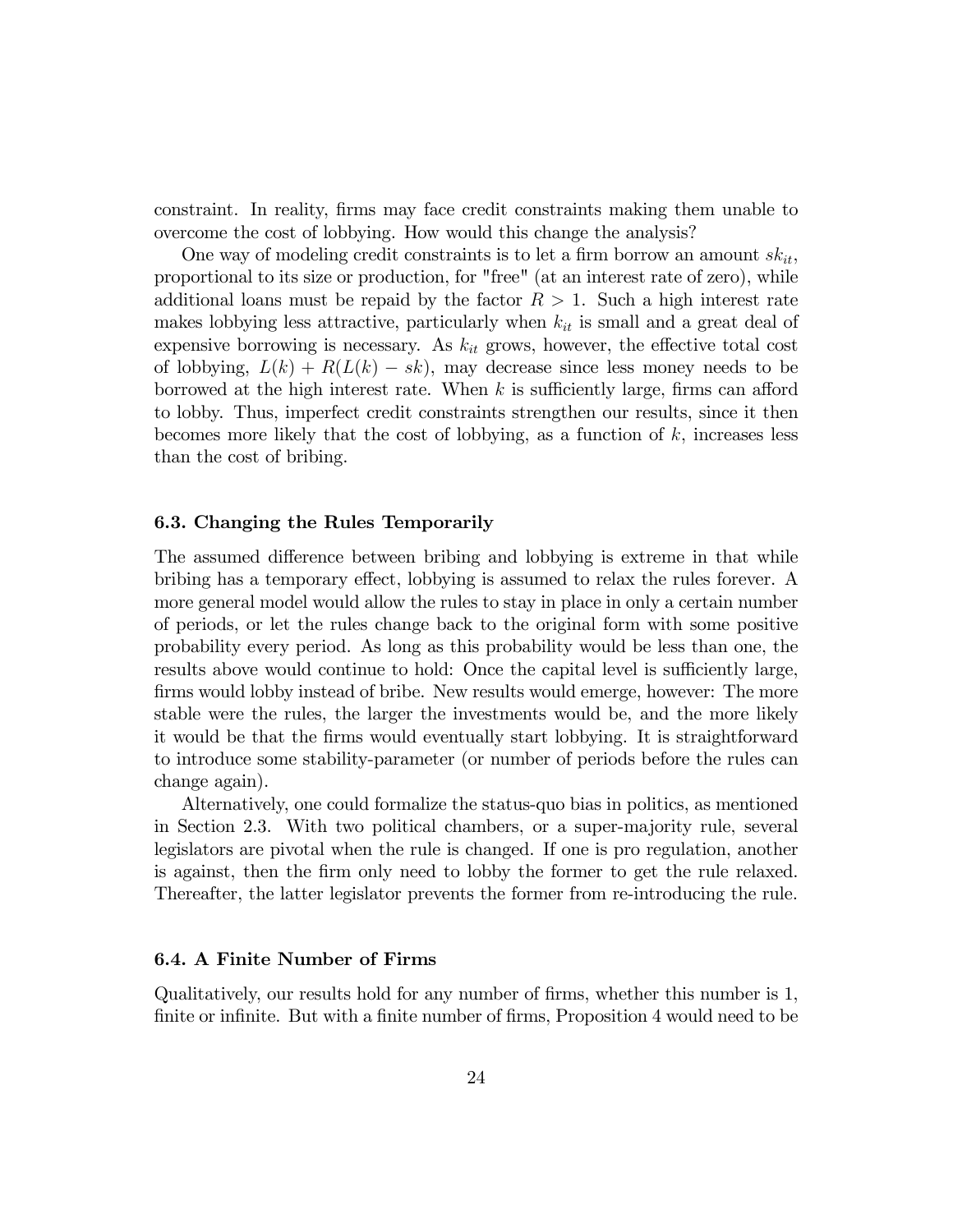slightly modified, since the firms would invest more as they approached the time T at which they switch from bribing to lobbying. Specifically, with n firms, each firm would receive  $1/n$  of the total surplus of lobbying at time T. Approaching the time of lobbying,  $T$ , firm is investment would increase since the long-run return of investments increases (of which firm i captures  $1/n$  at time T). As n increases, however, the  $1/n$ -effect decreases, as do the investments prior to T. This implies that investments at  $t < T$  are smaller if n is larger. Thus, a large number of firms make lobbying less likely to eventually replace corruption, and if it does, this takes place at a later point in time. A greater  $n$  makes lobbying less likely, not due to any assumed "collective action" problem, but since the larger holdup problem reduces the incentives to invest. If  $n \to \infty$ , the  $1/n$  effect vanishes and investments do not increase at all when  $t$  approaches  $T$ . This simplifies the analysis and is the reason we assume an infinite number of firms. $24$ 

#### 6.5. Continuous vs. Discrete Time

Some assumptions are of a rather technical nature. For example, while we occasionally talk about "period t", time is assumed to be continuous. A discrete time model may be easier to interpret. Fortunately, all our results survive in a discrete-time version of the model. Continuous time is chosen since it simplifies the analysis.

# 7. Empirical Evidence: A Discussion

Corruption and lobbying are substitutes to some extent. Through what we denote lobbying, a firm may be able to *change* existing rules to the firm's advantage. Through bribery, a firm may get the bureaucrat to *bend* the rules and thus avoid the full cost of compliance. There are differences, however, and in this paper we have primarily focused on one: Changing the rule affects the status-quo and its effect is thus more long-lasting than bending the rules. Promises by individual bureaucrats not to ask (or extort) for bribes in the future are typically not credible since such contracts cannot be written when corruption is illegal and because firms

<sup>&</sup>lt;sup>24</sup>There might also be multiple equilibria when  $n < \infty$  because, if the firms anticipate lobbying at T, they invest more and it is then likely that lobbying actually becomes worthwhile. If lobbying is not expected, investments are low and the expectation may thus be self-fulfilling.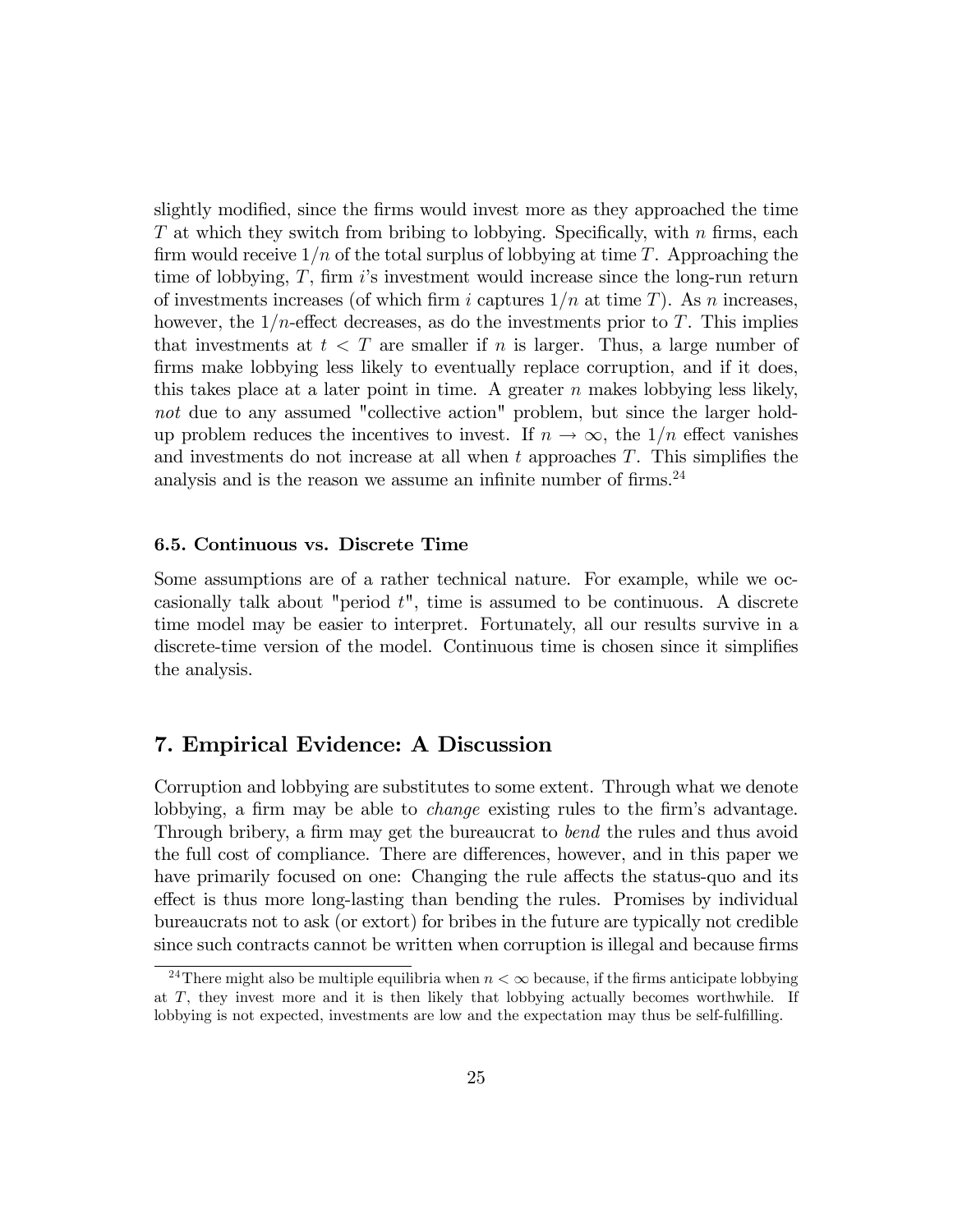deal with different officials over time. While policy also changes over time, we have in mind larger structural reforms, such as a trade reform, that shift property rights from bureaucrats to firm owners. Such policy reforms are typically more long-lasting.<sup>25</sup>

The analysis has yielded a number of empirical predictions. While it is beyond the scope of this paper to thoroughly look at them all, it is worth noting that several of the predictions are consistent with existing evidence. For example, our main result is that firms prefer bribing to lobbying early in the development process but that at later stages, when firms have invested more, they are more likely to lobby the government. However, since corruption discourages investments, the economy may be trapped in a bribing equilibrium with so little investments that the firms never switch from bribing to lobbying. The steady-state prediction for the cross-country relationship between income (or capital) and corruption is thus a decomposition of countries into two groups: one with high corruption but low investment and income and another with low corruption but high investment and income. As discussed in the Introduction, this is broadly consistent with available evidence on corruption and income. Moreover, there is some evidence, based on firm data from transition countries, that the extent of lobbying increases with income and that firms belonging to a lobby group are significantly less likely to pay bribes (Campos and Giovannoni, 2006). Campos and Giovannoni also Önd that in politically less stable countries, firms are more likely to bribe and less likely to join a lobby group. Using firm-level data from the World Bank's World Business Environment Survey, Bennedsen et al. (2007) show that larger firms pay bribes less frequently but have more political ináuence (possible due to lobbying). All these facts are consistent with our theory.<sup>26</sup>

Our model has also predictions on the evolution (or liberalization) of the regulatory framework. Specifically, it suggests that the regulatory framework tends to be more "efficient" over time (since sufficiently good rules are never relaxed by

 $^{25}$ As an example, of the 111 countries classified as either open or closed (to trade) by Sach and Warner (1995), no country that had reformed and was thus classified as open in the early period (1970-1989) was classified as closed in the 1990-1999 period (Wacziarg and Welch, 2008).

 $^{26}$ The analysis also highlights the role of commitment. In reality, the degree to which governments and/or bureaucrats can commit to the future differs across countries for various institutional and historical reasons. According to the model, this variation will affect firms' incentives to lobby and bribe. For example, the hold-up problem will be much less severe if the bureaucracy is coordinated and can commit to not ask for higher bribes in the future. In this case, high growth and bribery can go hand-in-hand as some suggest to be the situation in China, for example.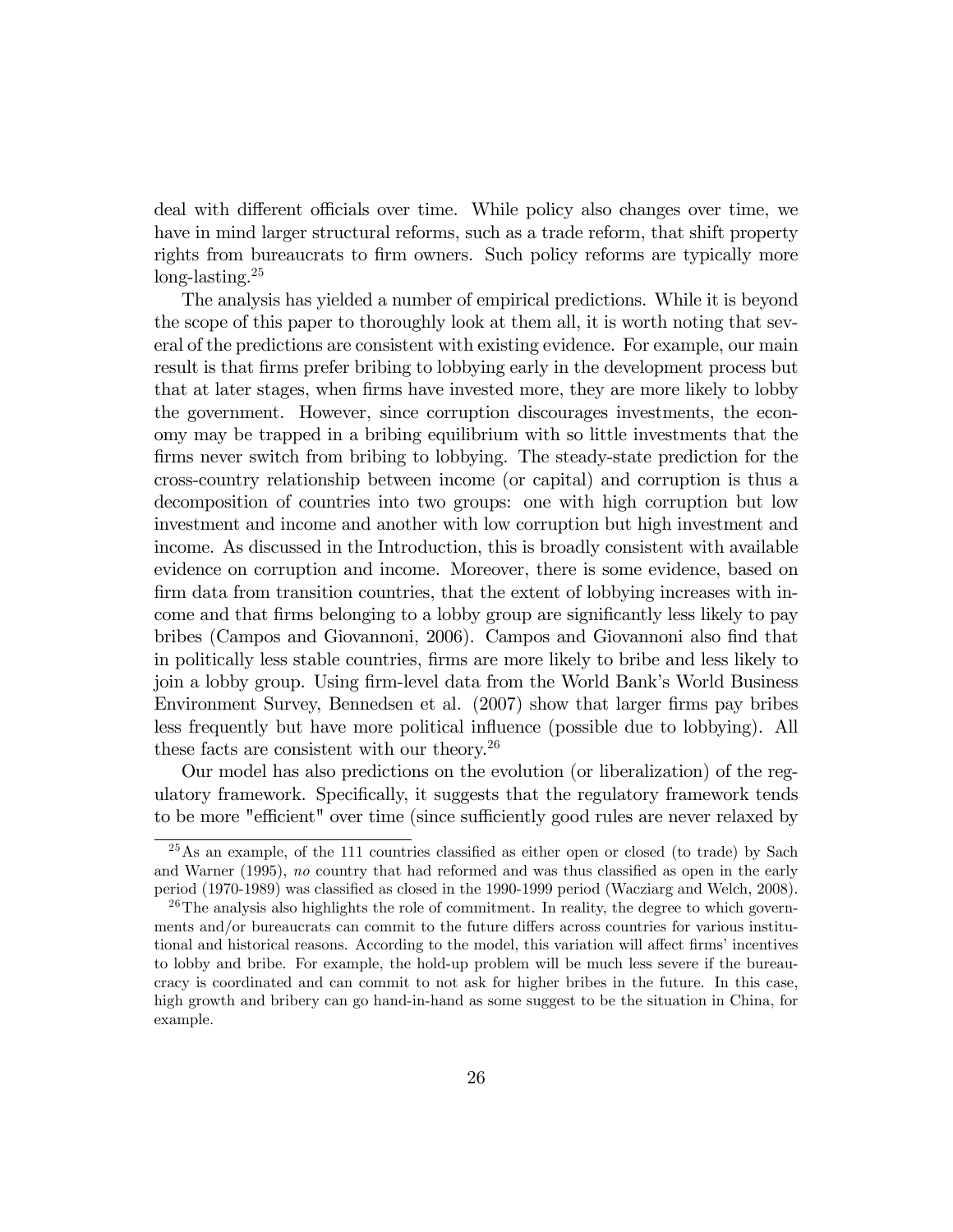lobbying). To exemplify, consider two types of regulations: one put in place out of public interest, for example out of health or environmental concerns, and another instituted to provide bureaucrats with the power to demand bribes. Propositions 6-7 then state that Örms are more likely to eventually, or at an earlier point in time, lobby for the removal of the "bad" regulations while the "good" regulations are less likely to be relaxed. This prediction is consistent with the regulation of trade, for example.<sup>27</sup> However, there is a caveat here. Good regulations may not be sustained in an environment characterized by high corruption (for instance due to a high compliance costs). In this case, the good regulations, of course, is only good "on paper", because most Örms bribe their way around them anyway.

As just illustrated, the theory has cross-sectional implications. In particular, the model suggests that an industryís size is a predictor of when and whether firms switch from bribing to lobbying. The bribes increase in the firms' capital up to the point at which they switch to lobbying. Thus, the analysis predicts an inverted U-shape relationship between capital and bribes. This prediction is consistent with evidence from Uganda, for which firm survey data are available on both measures (Svensson,  $2003$ ).<sup>28,29</sup>

Our analysis of policy instruments provides both normative and positive predictions. Tough penalties on corruption, for example, may not be a good thing since they lead to larger bribes and thus lower investments.<sup>30</sup> This is in particular the case if the cost of compliance is large and in early phases of development. To the extent that poor countries regulate business more than rich countries, as suggested in Djankov et al. (2002), both these results suggest that the penalty of

 $^{27}$ In the period 1970-1989, 70 percent of the countries classified by Sach and Warner (1995) were closed. In the 1990-1999 period, this number has fallen to below 30 percent (Wacziarg and Welch, 2008).

<sup>28</sup>Results and graphs available upon request. Svensson (2003) does not report results on industry averages or nonlinear effects of capital.

<sup>&</sup>lt;sup>29</sup>Naturally, k is endogenous in the model, so that simple cross-sectional estimates of the size of an industry and the extent of bribing cannot be interpreted causally. Fortunately, our model identifies a set of variables that only affects equilibrium bribes through its effect on  $k$ ; i.e., the model identifies a set of instrument variables that can be used to test this and other predictions of the model. We leave this to future work.

<sup>&</sup>lt;sup>30</sup>There is plenty of anecdotal evidence supporting this mechanism. For example, Fjelstad (2003, 2006) studies the impact of the reforms of the tax administrations in Tanzania and Uganda. He argues that the reforms (increased salaries for tax officials and more relaxed rules for firing) did not result in less, but if anything more, corruption. He also reports evidence from a PriceWaterhouseCoopers' survey of firms in Dar es Salaam which indicates that the price per bribe rose following the reform.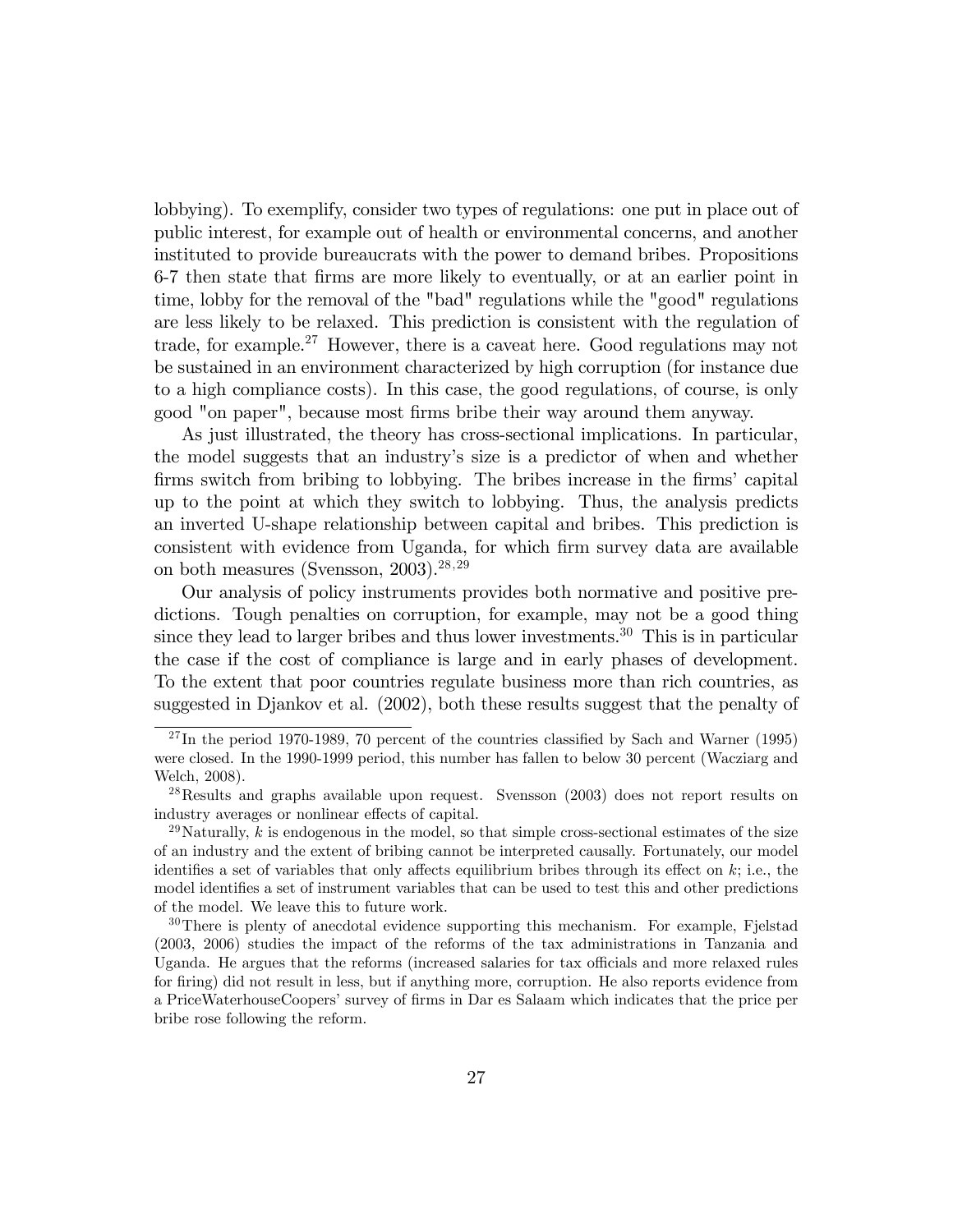corruption should be lower in poor countries.

Finally, it is also possible to view our model as a formalization of the human capital theories of institutions. The human capital theories argue that growth in human capital and income cause institutional development (Lipset, 1960; and more recently Glaeser et al., 2004). Interpreting the rule as a composite measure of property rights protection, we provide a model with exactly this prediction. As income grows, the hold-up problem becomes so severe (too much must be paid in bribes) that Örm owners have strong incentives to lobby for improved protection of property rights.

# 8. Concluding Remarks

This paper distinguishes two alternative rent-seeking activities: Bending versus changing the rules. Since it is typically bureaucrats that enforce rules, while only legislators can change them, we denote a bribe aimed at bending the rule as "corruption", while an attempt to change the rule is denoted "lobbying". Assuming that changing the rule has a more long-lasting effect than bending them, we discover a larger hold-up problem associated with corruption than with lobbying. This creates a two-way relationship with the economy's level of development. On the one hand, firms invest less in a bribing equilibrium than in a lobby equilibrium. On the other, firms prefer to lobby rather than bribe if, and only if, the capital level is sufficiently large. Thus, our theory predicts an evolution where firms bribe at low levels of development, while they lobby in richer societies. However, the hold-up problem associated with corruption can be so large that the firms never invest enough to make a switch to lobbying worthwhile. The result is a poverty trap. Our model also predicts that it is good regulation, and not "red tape", that survive as the economy develops. Moreover, the optimal penalty on corruption should increase in the level of development. The model's predictions are broadly consistent with empirical evidence.

As more and better data on the extent of bribing and lobbying become available, a theory to explain why and when firms choose to lobby or bribe, and the consequences of this choice, has been called for. Here we have taken a first step in developing such a theory. Future research on comparing bribing and lobbying as alternative influence-seeking activities should explore how this choice depends on the market structure and the environment more generally.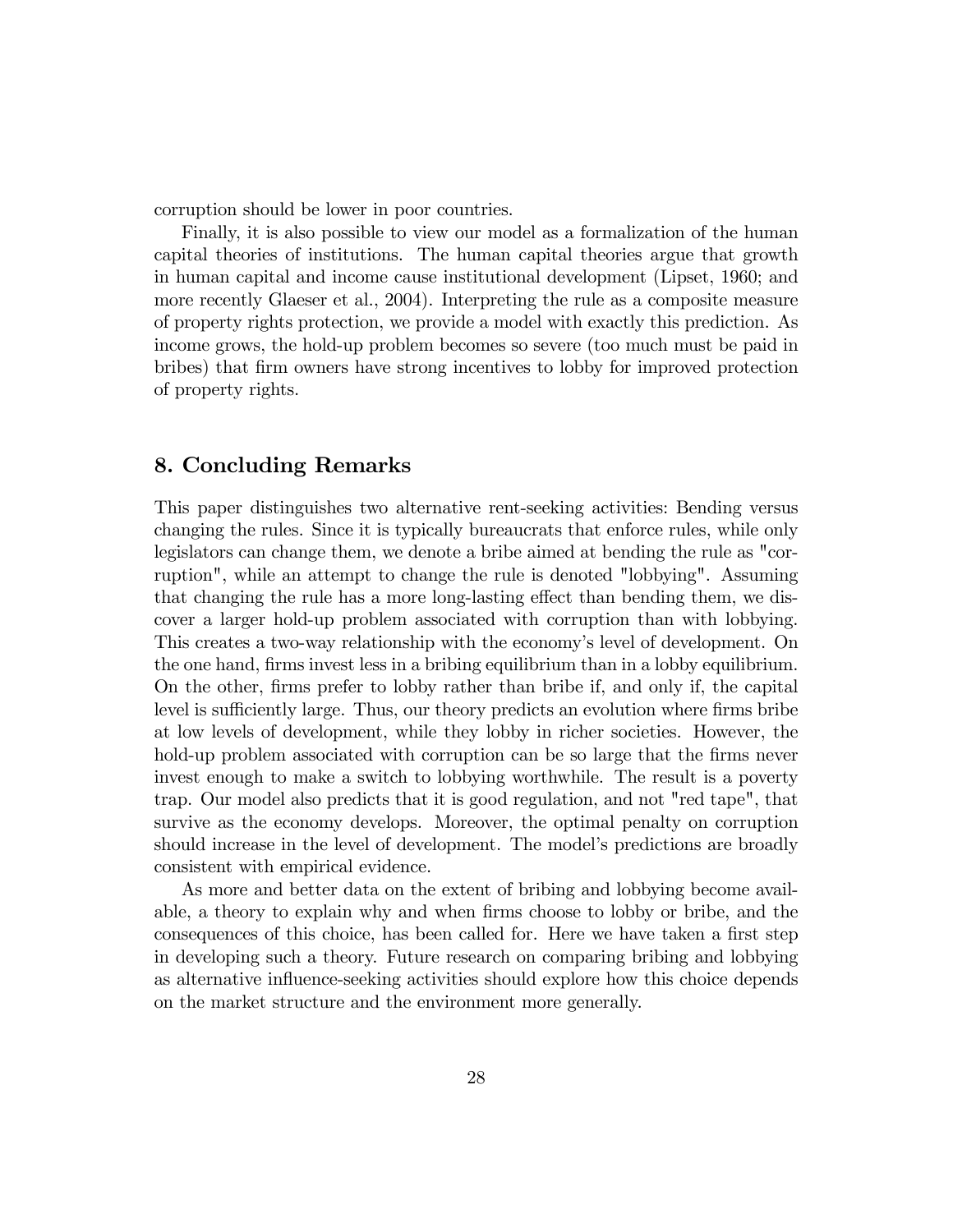# 9. Appendix

Proof of Proposition 2:  $(3.3)$  is an optimal control theory problem, with the following current-value Hamilton function:

$$
H = (r - b)k - \frac{z}{2}I^2 + p(I - dk),
$$

where  $p$  is the shadow value of capital. The first-order conditions are:

$$
\dot{p} - \delta p = -\frac{\partial H}{\partial k} = -(r - b) + dp
$$
\n
$$
\frac{\partial H}{\partial I} = -zI + p = 0.
$$
\n(9.1)

Together with  $(2.1)$ , this gives two differential equations with only one stable solution, which can be found straightforwardly:

$$
p = \frac{r-b}{d+\delta}
$$
 and  $I = \frac{p}{z}$ .

**Proof of Proposition 3:** If bribing were to take place forever, the evolution of k follows from  $(2.1)$ . Since I is constant, solving this differential equation gives:

$$
k_{\tau} = \frac{I}{d} \left( 1 - e^{-d(\tau - t)} \right) + k_t e^{-d(\tau - t)}.
$$
\n(9.2)

The present discounted value of the firm, at time  $t$ , would be (after substituting for  $I$ :

$$
V(k_t, b) = \int_{t}^{\infty} \left( (r - b)k_{\tau} - \frac{z}{2}I^2 \right) e^{-\delta(\tau - t)} d\tau = \frac{(r - b)k_t}{d + \delta} + \frac{(r - b)^2}{2z\delta (d + \delta)^2}.
$$
 (9.3)

If lobbying has taken place, however, the firm's present value is  $V(k_t, 0)$ . If we let  $k_i$  represent firm is capital level at the current time, is benefit from lobbying is  $V(k_i, 0) - V(k_i, b) - L_i.$ 

Suppose, for a moment, that there are  $n$  firms, and that each of them has the same relative bargaining power  $(1 - \gamma)/n$ . Let  $\Delta u_G(k)$  denote the government's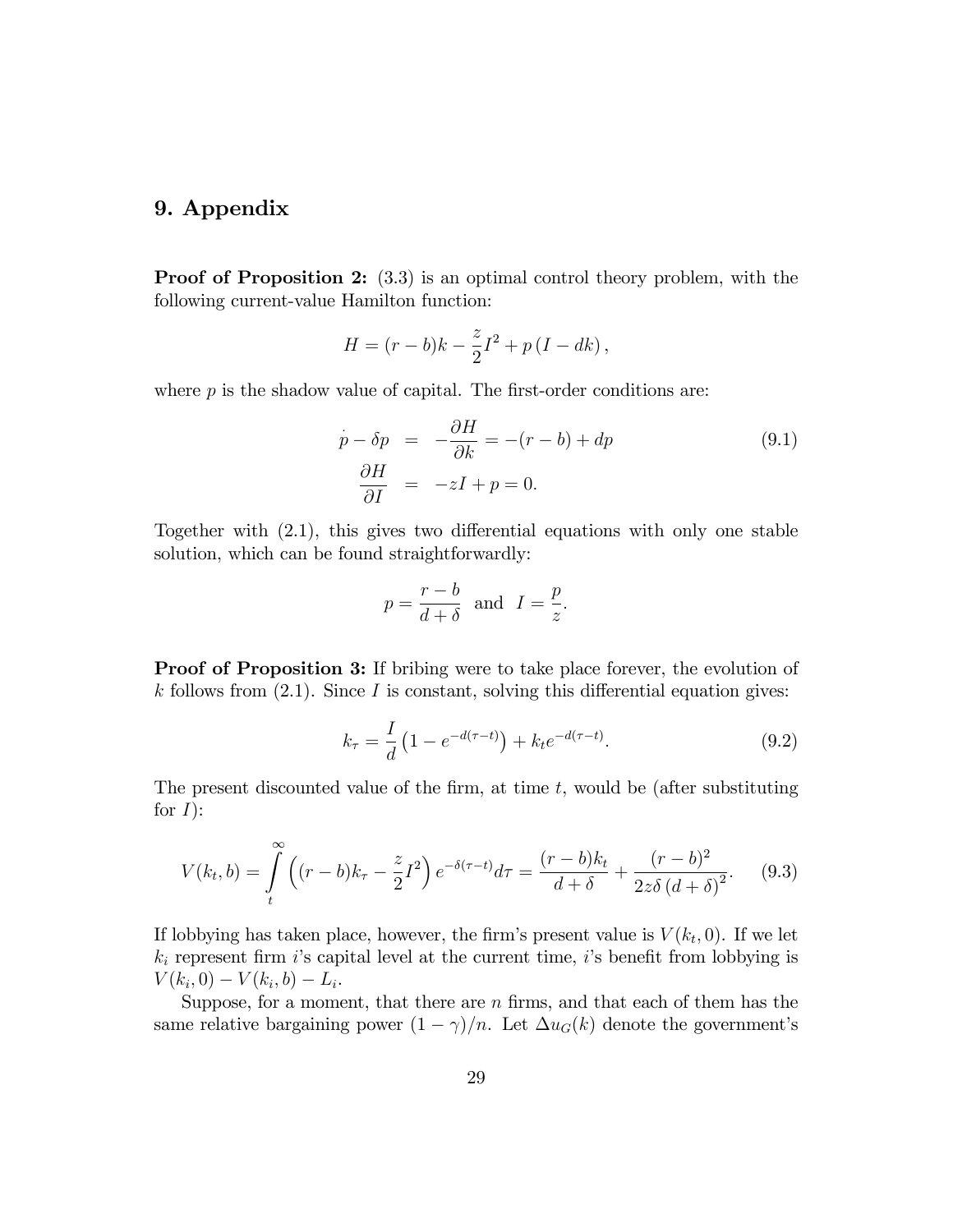present discounted reduction in utility by relaxing the rule. The Nash bargaining solution is given by

$$
\max_{\{L_i\}_i} \left[ \prod_i \left( V(k_i, 0) - V(k_i, b) - L_i \right)^{(1 - \gamma)/n} \right] (L - \Delta u_G(k))^{\gamma} \text{ s.t. } \sum_i L_i/n = L. \tag{9.4}
$$

This problem can be solved in two stages. For a given  $L$ , the distribution of the  $L_i$ s across the firms are given by maximizing the square brackets subject to  $\sum_i L_i/n = L$ :

$$
V(k_i, 0) - V(k_i, b) - L_i = \sum_j (V(k_j, 0) - V(k_j, b) - L_j) / n \Rightarrow (9.5)
$$

$$
\frac{bk_i}{d+\delta} - L_i = \frac{b\sum_j k_j / n}{d+\delta} - L \Rightarrow L_i = \frac{b(k_i - k)}{d+\delta} + L.
$$

Clearly, this holds also when  $n \to \infty$ . Having solved  $L_i$  as a function of L, we can use this function to calculate the equilibrium  $L$  when solving  $(9.4)$ . This gives

$$
L - \Delta u_G(k) = \gamma \left( \frac{bk_t}{d+\delta} - \Delta u_G(k) \right) \Rightarrow
$$
  
\n
$$
L = \frac{\gamma bk}{d+\delta} + (1-\gamma) \Delta u_G(k)
$$
  
\n
$$
= \frac{k}{d+\delta} [\gamma b + (1-\gamma) e(1-c/x)] + (1-\gamma) \frac{re(1-c/x) + bec/x}{z\delta (d+\delta)^2},
$$

where I have calculated  $\Delta u_G(k)$  in a similar way as done in the proof of Proposition 5.

**Proof of Proposition 4:** (i) Anticipating lobbying at time  $T$ , a firm's problem is:

$$
\max_{I_{\tau}} \int_{t}^{T} \left( (r-b)k_{\tau} - \frac{z}{2}I^{2} \right) e^{-\delta(\tau-t)} d\tau + \left[ V(k_{i(\tau=T)}, 0) - L_{i} \right] e^{-\delta(T-t)} \text{ s.t. (2.1)}.
$$

The first-order conditions are  $(9.1)$ , as before. The terminal condition, however becomes  $p_T = \partial (V(k_{i\tau = T}, 0) - L_i) / \partial k_{i\tau = T} = (r - b)/(d + \delta)$  when substituting for  $L_i$  from (9.5). This is clearly satisfied when  $p = zI$  and I is given by (3.4). (ii) follows from Proposition 2. QED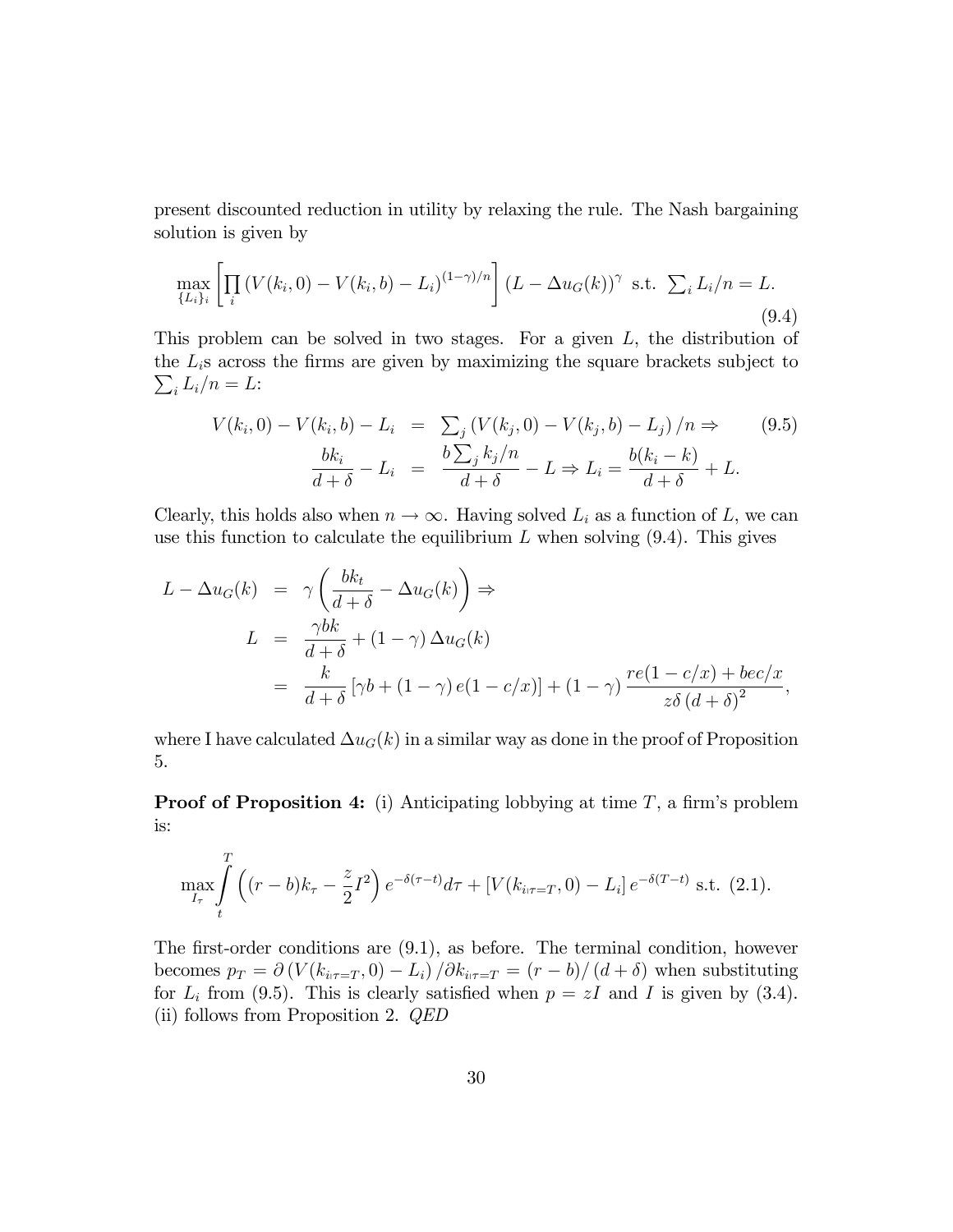**Proof of Proposition 5:** The proofs below are assuming the most general utility function (4.4) for the government. Setting  $f = g = 0$  gives Propositions 5-6.

In a bribing equilibrium, the present discounted value of the government's welfare function is found by simply integrating  $(4.4)$ , which gives:

$$
K(k,b) \equiv \int_{t}^{b} k_{\tau} e^{-\delta(\tau-t)} d\tau = \frac{r-b}{z\delta(d+\delta)^{2}} + \frac{k_{t}}{(d+\delta)}.
$$
\n(9.6)

If the government relaxes the rule,  $c$  and  $b$  become 0, and the government's welfare simply  $(g - e) K(k, 0)$ . The reduction in the government's utility is:

$$
\Delta u_G(k) = (f(1+\beta)c/2 - e) (c/x) K(k, b) + eK(k, 0) - g [K(k, 0) - K(k, b)]
$$
  
= 
$$
\frac{\eta k}{d+\delta} + \frac{(r-b) [(f(1+\beta)c/2 - e)c/x] + re - gb}{z\delta (d+\delta)^2}
$$
  
= 
$$
\frac{\eta k}{d+\delta} + \frac{(r-b)\eta + b(e-g)}{z\delta (d+\delta)^2}
$$
, where (9.7)

$$
\eta \equiv f(c/x)(1+\beta)c/2 + e(1-c/x). \tag{9.8}
$$

Notice that  $\Delta u_G(k) > 0$  (unless g is very large), implying that the government, in isolation, always prefer regulation. The total surplus, when the government relaxes the rule, is:

$$
V(k_T, 0) - V(k_T, b) - \Delta u_G = mk - s, \text{ where}
$$
  
\n
$$
m = \frac{b - \eta}{d + \delta},
$$
  
\n
$$
s = \frac{b(e - g - b/2) - (b - \eta)(r - b)}{z\delta(d + \delta)^2}.
$$
\n(9.9)

*Note:* The firms' aggregate present discounted value, at time  $t$ , if lobbying is expected at time  $T$ , is:

$$
V(k_t, b) + (1 - \beta_G) [mk_T - s] e^{-\delta T},
$$

while the government receives the other fraction  $(\gamma)$  of the surplus when the firms move to lobbying instead of bribing (due to the Nash bargaining solution). Thus, both Örms and the government would like to maximize this surplus, i.e., they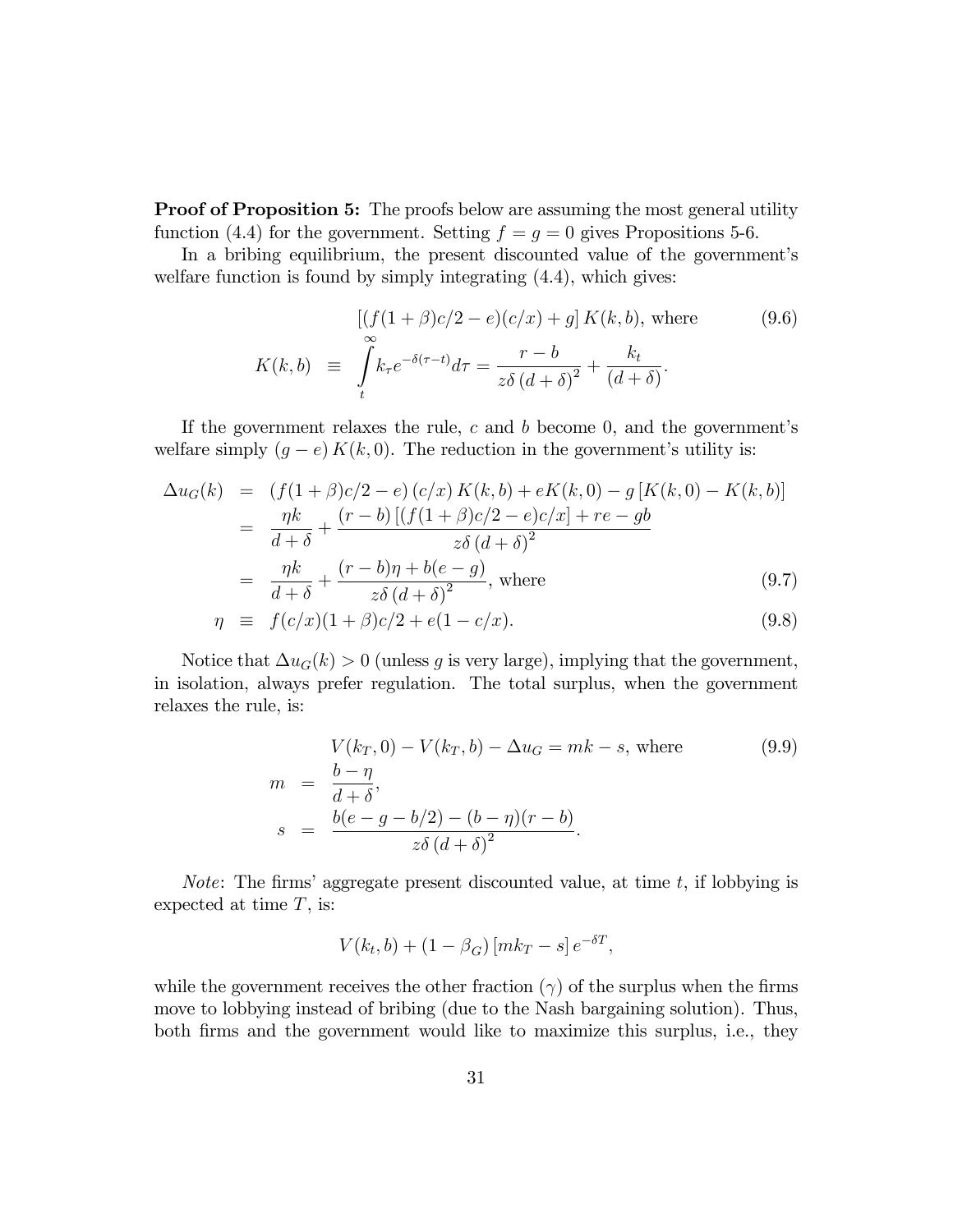agree on  $T$ , which is independent of  $\gamma$ . Maximizing the present-discounted value of this surplus leads to the Örst-order condition:

$$
[mk'_T - \delta(mk_T - s)]e^{-\delta T} = 0, \text{ where}
$$
  

$$
k'_T = I - dk.
$$

The second-order condition holds if  $m > 0$ , which gives condition (3.6) when substituting for m,  $\eta$ , b and setting  $g = f = 0$ . Solving for  $k_T$ , we get:

$$
k_T = \frac{mI + \delta s}{m(\delta + d)} = \frac{(b - \eta)I + \delta(d + \delta)s}{(b - \eta)(\delta + d)}
$$
  
= 
$$
\frac{(b - \eta)I(d + \delta)z + [b(e - g - b/2) - (b - \eta)(r - b)]}{(b - \eta)(d + \delta)^2 z}
$$
  
= 
$$
\frac{e - g - b/2}{(1 - \eta/b)(d + \delta)^2 z},
$$
(9.10)

where b and  $\eta$  are given by (3.2) and (9.8). Thus,  $k_T$  is increasing in e and f but decreasing in g, d,  $\delta$ , z. Setting  $f = g = 0$ , we see that if  $\beta$  or c increases, the numerator decreases while the denominator increases, and  $k_T$  decreases. If x increases, both the numerator and the denominator decreases (since  $\eta$  increases in x). The latter effect dominates if e (and thus  $\partial \eta / \partial x$ ) is large, and then  $k_T$ increases in x. Condition (3.7) follows from (9.10) by setting  $f = g = 0$  and  $\overline{k} = k_T$ .

**Proof of Proposition 6:** Substituting for  $k_T$  in (9.10) gives T, the time at which firms switch from bribing to lobbying:

$$
\frac{I}{d} (1 - e^{-dT}) = \frac{b(e - g - b/2)}{(b - \eta) (d + \delta)^2 z}
$$

$$
(d + \delta) (r - b) (1 - e^{-dT}) = \frac{db(e - g - b/2)}{[(1 - f)(1 + \beta)c^2/2x + (c - e)(1 - c/x)]}.
$$

However, if e.g.  $(r - b)$  is small, the left-hand side is always smaller than the right-hand side, such that k never reaches  $k_T$ .

Proof of Propositions 7: The proof follows from the Note in the proof of Proposition 5.

Proofs of Propositions 8-9 follow from the proofs of Propositions 5 and 6.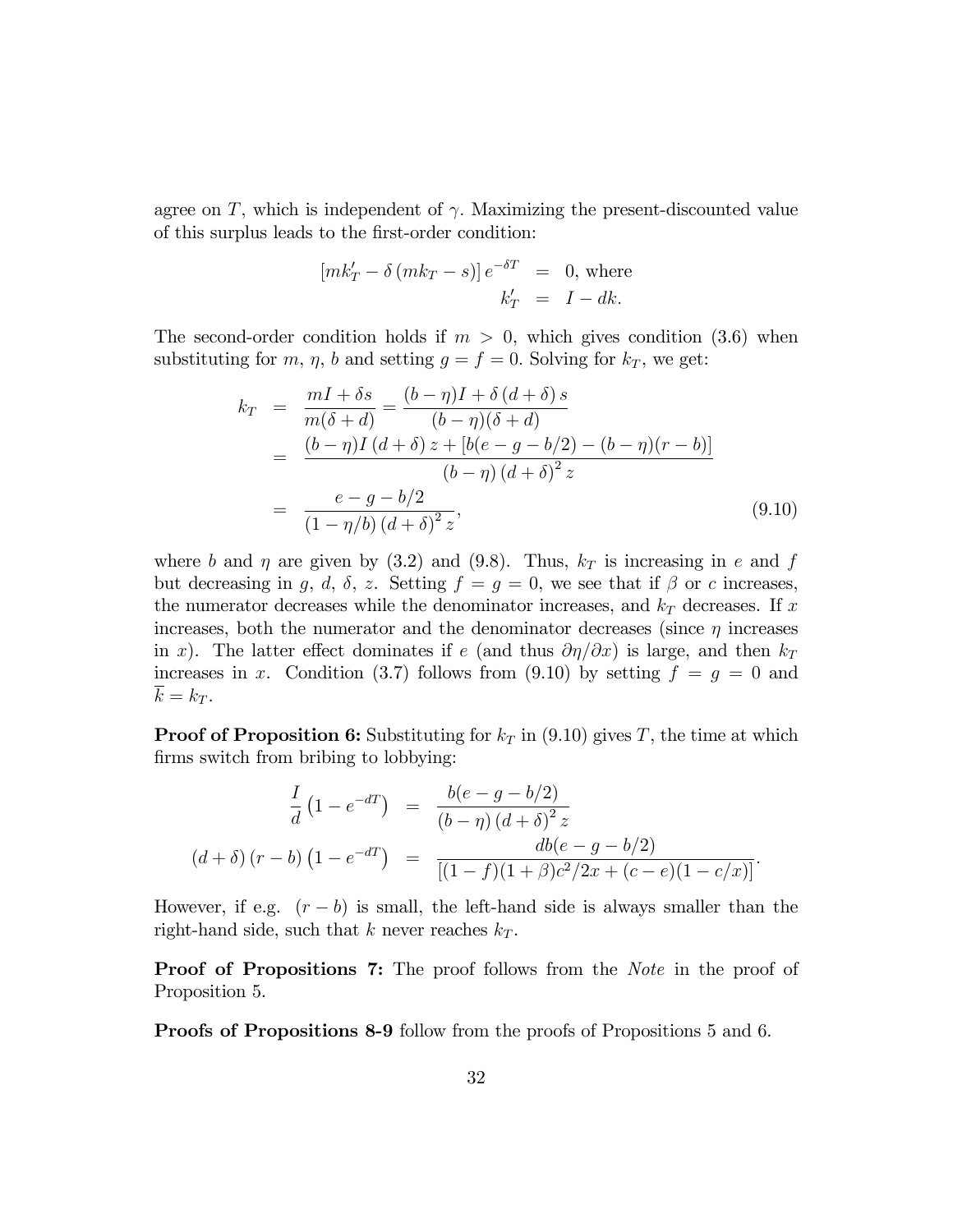**Proof of Propositions 10:** The total surplus will be as in  $(9.9)$ , minus  $h(K(k, 0) - K(k, b))$ . Thus, the results above holds if just g is replaced by  $(g - h)$ .

**Proof of Proposition 11:** When taking the derivative of  $(4.1)$ , we can ignore the effects on I and  $k$  (since these depend on *future* policies, not current policies):

$$
\frac{\partial u_G}{\partial (-1/x)} = -f(1+\beta)c^2k/2 + eck\tag{9.11}
$$

The derivative is taken with respect to  $\left(\frac{-1}{x}\right)$  instead of x for convenience only (the two derivatives are obviously of the same sign). Although this derivative does not pin down the optimal penalty (the proposition refers to the sign of the derivative), there are two alternative ways of pinning it down. Either the derivative could be set equal to some marginal cost of adjusting the penalties,  $31$ or the derivative could be set equal to zero given some boundary on  $x \in [\underline{x}, \overline{x}].$ <sup>32</sup> In either case, Proposition 10 follows. QED

**Proof of Proposition 12:** With commitment to policies, the government's intertemporal utility is

$$
[f(1+\beta)c/2 - e)(c/x) + g] K(k, b),
$$

i.e., just as if bribing were to continue forever, since this is the utility it will receive when the firms have all the bargaining power, and can make a take-it-or-leave-it offer. The derivative w.r.t.  $(-1/x)$  becomes:

$$
\left[ec - f(1+\beta)c^2/2\right]K(k,b) + \left(\frac{u_G}{k}\right)\frac{\partial K(k,b)}{\partial(-1/x)}, \text{ where } \qquad (9.12)
$$

$$
\frac{\partial K(k,b)}{\partial(-1/x)} = -\frac{(1-\beta)c^2/2}{z\delta(d+\delta)^2} < 0
$$

<sup>31</sup> If  $\kappa$  represented convex cost functions proportional to k, the first-order condition would be:

$$
ec - f(1+\beta)c^2/2 = \kappa'_x(x) \Rightarrow
$$
  

$$
x = \kappa'_x{}^{1} (ec - f(1+\beta)c^2/2).
$$

<sup>32</sup>The optimal x would then be  $x = \overline{x}$  if

$$
ec - f(1 + \beta)c^2/2 > 0,
$$

and  $\underline{x}$  otherwise.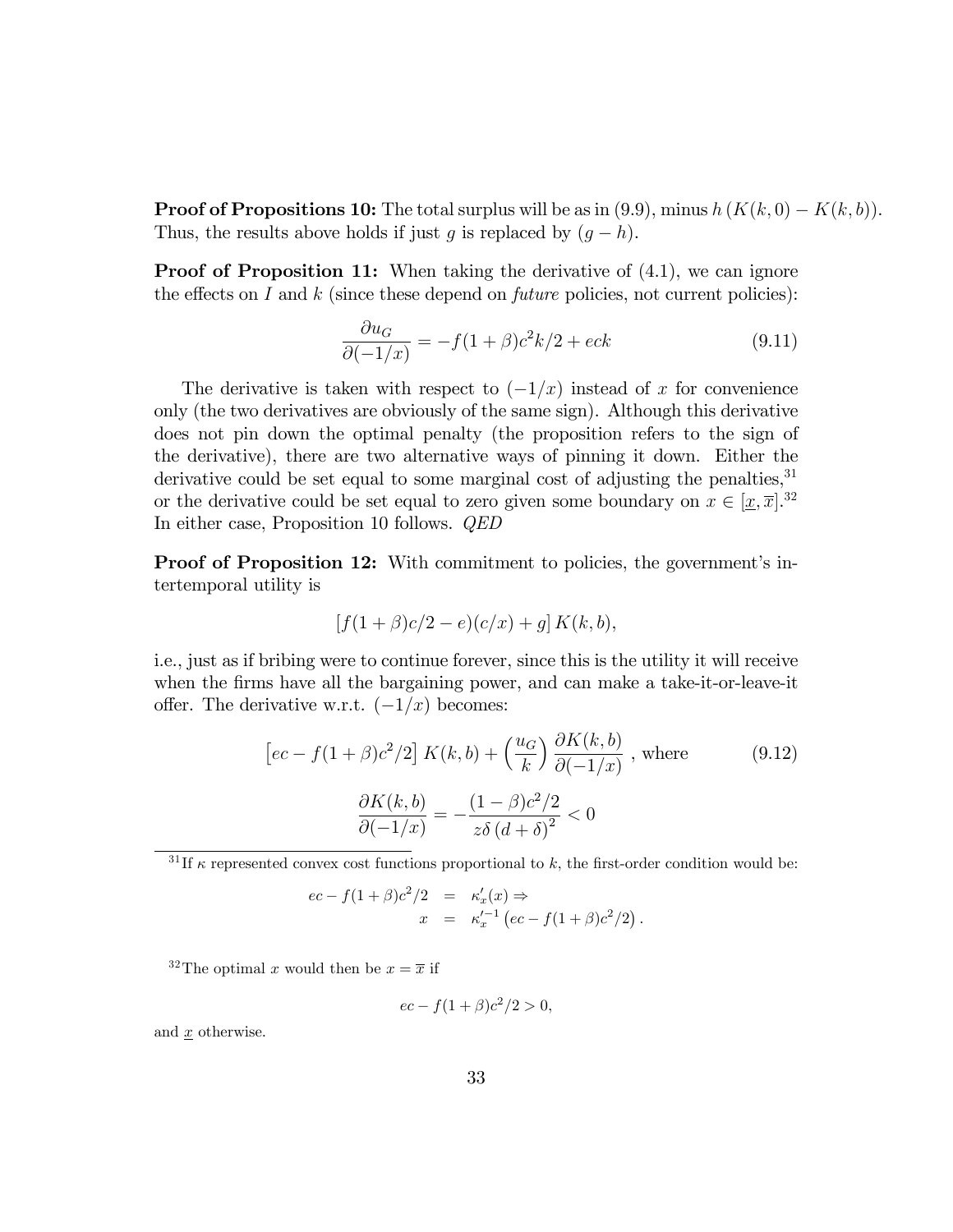For the first-order condition  $(9.12)$ , the first bracket is simply the derivative in the short-term case (9.11). This is multiplied by  $K(k, b)$ , increasing in k. The second terms take into account the long-run effects on investment and growth, and its sign dictates the difference to the previous proof. As we noticed there, to pin down policies, the derivative could be equalized to marginal costs of adjusting the x, or it could be set equal to zero given some boundary on  $x \in [\underline{x}, \overline{x}]$ . QED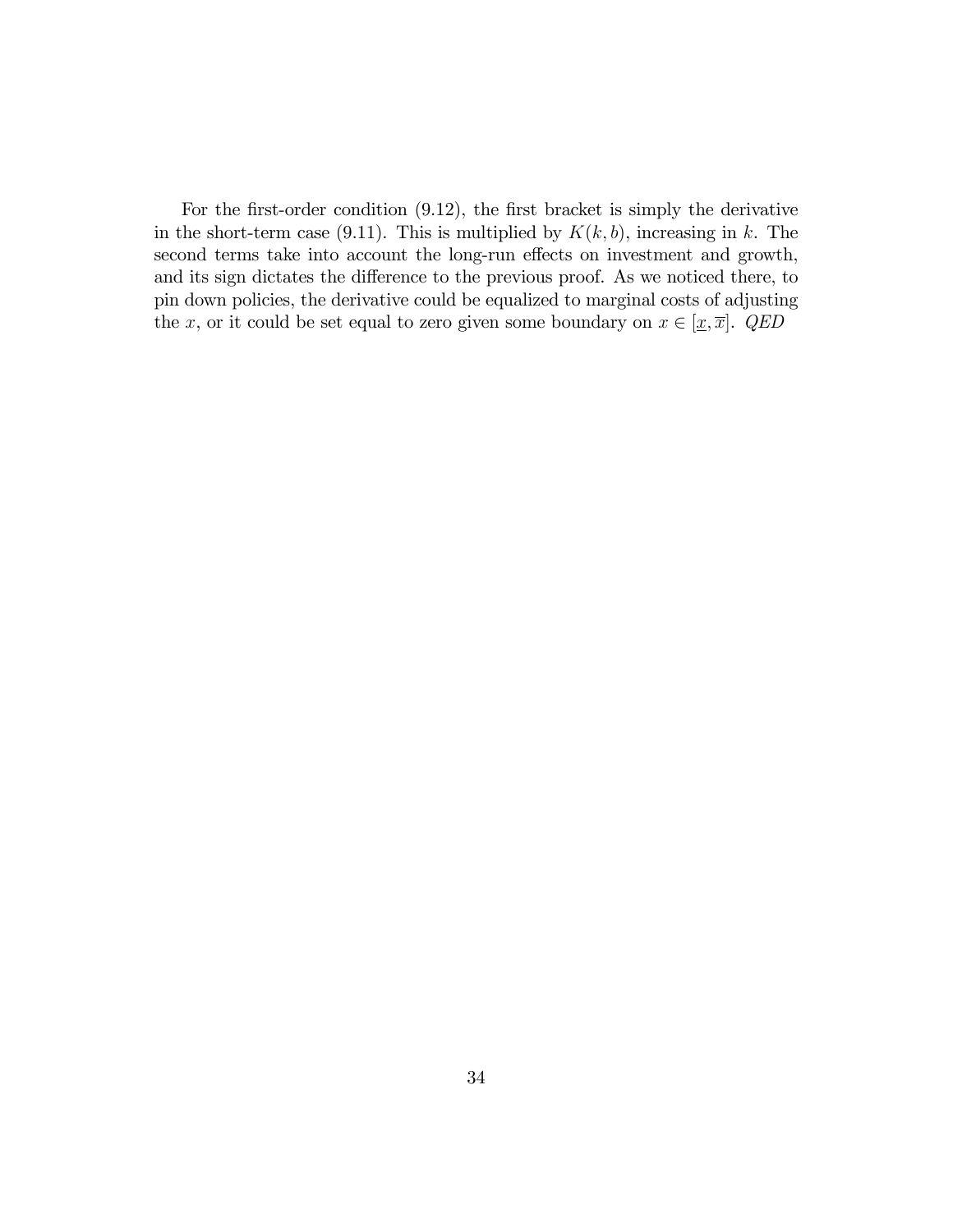## References

- [1] Austen-Smith, 1997, "Interest groups: Money, information, and ináuence", in D. C. Mueller (ed.), Perspectives on Public Choice, Cambridge University Press: New York.
- [2] Banerjee, A., 1997, "A Theory of Misgovernance", Quarterly Journal of Economics, 112(4): 1289-1332.
- [3] Bardhan, P., 1997, "Corruption and Development: A Review of Issues", Journal of Economic Literature, 35, pp.  $1320-46$ .
- [4] Bardhan, P., and D. Mookherjee, 1999, "Relative Capture of Local and Central Government", CIDER Working Paper.
- [5] Bardhan, P., and D. Mookherjee, 2000, "Capture and Governance at Local and National Levels," American Economic Review Papers & Proceedings, 90(2): 135-139.
- [6] Becker, G. and G. Stigler, 1974, "Law Enforcement, Malfeasance and the Compensation of Enforcers", Journal of Legal Studies, 3:1, pp. 1-19.
- [7] Bennedsen, M., and S. E. Feldmann, 2006, "Informational Lobbying and Political Contributions", Journal of Public Economics 90 (4-5), 631–656.
- [8] Bennedsen, M., S. E. Feldmann, and D. D. Lassen, 2007, "Political Ináuence: Firm level Evidence, preliminary working paper, Northwestern University.
- [9] Campos, N. and F. Giovannoni, 2006, "Lobbying, Corruption and Political Influence", *Public Choice*  $131(1)$ : 1-21.
- [10] Choi, J. P. and M. P. Thum, 2004, "The Economics of Repeated Extortion," Rand Journal of Economics, 203-223.
- [11] Coate, S. and S. Morris, 1999, "Policy persistence", American Economic Review, 89  $(5)$ : 1327–1336.
- [12] Dal Bó, E., P. Dal Bó and R. Di Tella, 2006, " $Plata\ o\ Plomo?$ : Bribe and Punishment in a Theory of Political Influence", American Political Science Review 100 (1): 41-53.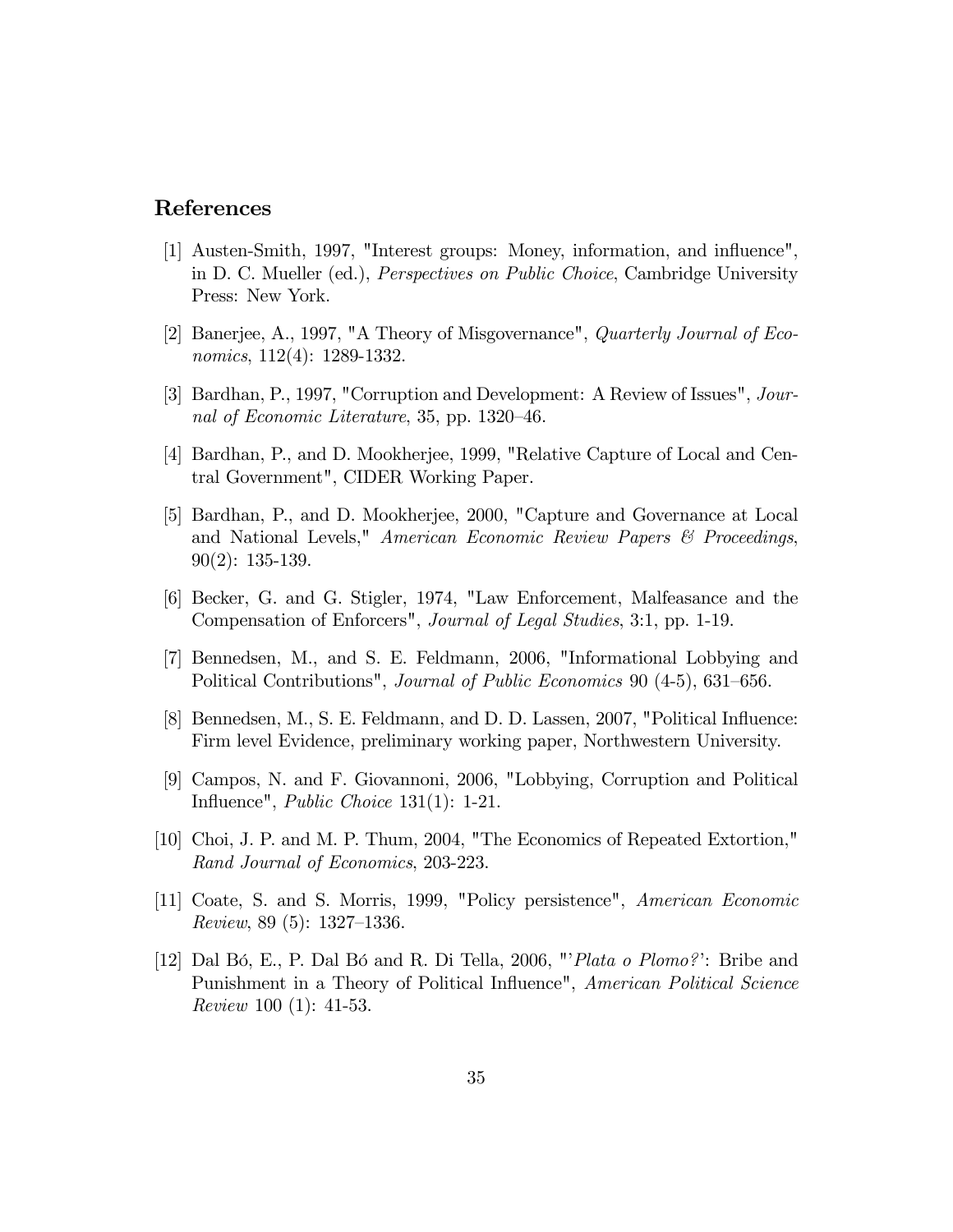- [13] De Soto, H., 1989, The Other Path, New York: Harper and Row.
- [14] Djankov, S., R. La Porta, F. Lopez-De-Silanes and A. Shleifer, 2002, "The Regulation of Entry", Quarterly Journal of Economics, 117:1, pp. 1-37.
- [15] Fjelstad, O. H., 2006, "Corruption in Tax Administration: Lessons from Institutional reforms in Uganda", in S. Rose-Ackerman (editor), International Handbook on the Economics of Corruption, Edward Elgar Publishing Ltd.
- [16] Fjelstad, O. H., 2003, "Fighting Öscal corruption: Lessons from the Tanzania Revenue Authority", Public Administration and Development, 23 (2): 165- 175.
- [17] Glaeser, E. L., R. LaPorta, F. Lopes-de-Silanes and A. Shleifer. "Do Institutions Cause Growth?". Journal of Economic Growth 9(3): 271-303.
- [18] Grossman, G. and E. Helpman, 1994, "Protection for sale", American Economic Review,  $84(4)$ , pp.  $833-850$ .
- [19] Grossman, G. and E. Helpman, 2002, Special Interest Politics, Cambridge, MA: MIT Press.
- [20] Lambsdorff, J. G., 2002, "Corruption and Rent-Seeking", *Public Choice*, 113  $(1-2): 97-125.$
- [21] Lipset, S. 1960. Political Man: The Social Basis of Politics. New York: Doubleday & Company.
- [22] Olken, B. and P. Barron, 2007, "The Simple Economics of Extortion: Evidence from Trucking in Aceh", NBER Working Paper #13145.
- [23] Olson, M, 1965, The Logic of Collective Action. Harvard University Press, Cambridge.
- [24] Pigou, A. C., 1938, The Economics of Welfare, 4th ed., London: Macmillan and Co.
- [25] Rose-Ackerman, S., 1975, "The Economics of Corruption", Journal of Public Economics, 4:187-203.
- [26] Rose-Ackerman, S., 1978, Corruption: A Study in Political Economy, New York: Academic Press.